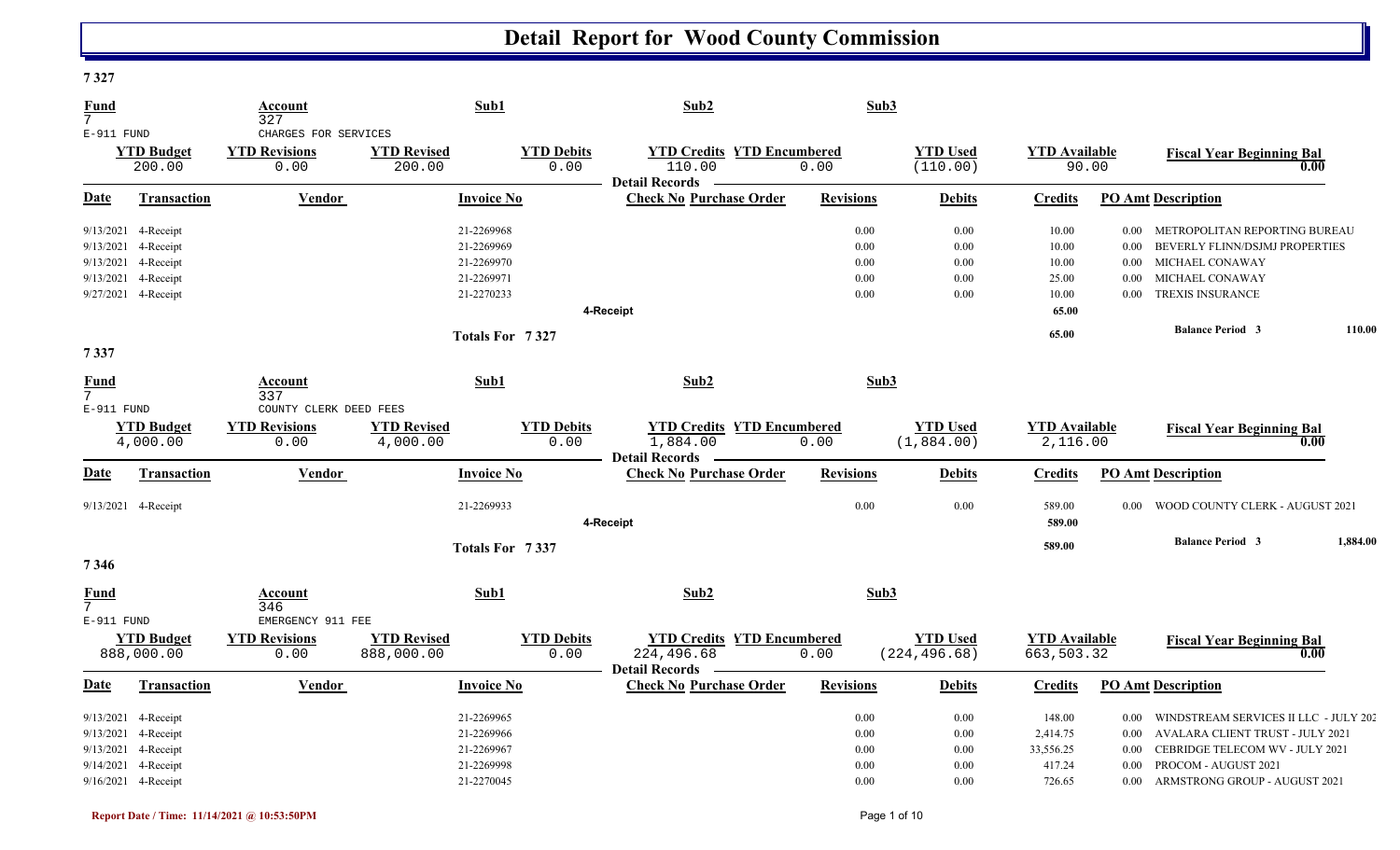|                        |            | <b>Detail Report for Wood County Commission</b> |                      |          |                                            |
|------------------------|------------|-------------------------------------------------|----------------------|----------|--------------------------------------------|
| 9/16/2021 4-Receipt    | 21-2270046 | 0.00                                            | 0.00<br>19.50        | $0.00\,$ | TAXCONNEX LLC - AUGUST 2021                |
| 9/20/2021 4-Receipt    | 21-2270100 | 0.00                                            | 25.22<br>0.00        | 0.00     | <b>FRONTIER COMMUNICATIONS - AUGUST 2</b>  |
| 9/20/2021<br>4-Receipt | 21-2270101 | 0.00                                            | 0.00<br>15,511.04    | 0.00     | <b>FRONTIER - AUGUST 2021</b>              |
| 9/20/2021<br>4-Receipt | 21-2270102 | 0.00                                            | 0.00<br>22.07        | 0.00     | STAR2STAR COMMUNICATIONS LLC - AU(         |
| 9/20/2021<br>4-Receipt | 21-2270112 | 0.00                                            | 0.00<br>3.25         | 0.00     | SIMPLE VOIP LLC - AUGUST 2021              |
| 9/21/2021<br>4-Receipt | 21-2270136 | 0.00                                            | 0.00<br>15.76        | 0.00     | TOUCHTONE COMMUNICATIONS INC - AU          |
| 9/21/2021<br>4-Receipt | 21-2270137 | 0.00                                            | 0.00<br>3.25         | 0.00     | <b>COMPLIANCE SOLUTIONS INC - AUGUST 2</b> |
| 9/21/2021<br>4-Receipt | 21-2270138 | 0.00                                            | 0.00<br>13.00        | 0.00     | <b>COMPLIANCE SOLUTIONS INC - AUGUST 2</b> |
| 9/21/2021<br>4-Receipt | 21-2270139 | 0.00                                            | 0.00<br>143.00       | 0.00     | <b>COMPLIANCE SOLUTIONS INC - AUGUST 2</b> |
| 9/21/2021<br>4-Receipt | 21-2270140 | 0.00                                            | 0.00<br>559.00       | 0.00     | <b>COMPLIANCE SOLUTIONS INC - AUGUST 2</b> |
| 9/21/2021<br>4-Receipt | 21-2270142 | 0.00                                            | 0.00<br>45.50        | 0.00     | <b>COMPLIANCE SOLUTIONS INC - AUGUST 2</b> |
| 9/21/2021<br>4-Receipt | 21-2270143 | 0.00                                            | 0.00<br>162.50       | $0.00\,$ | <b>COMPLIANCE SOLUTIONS INC - AUGUST 2</b> |
| 9/21/2021<br>4-Receipt | 21-2270144 | 0.00                                            | 0.00<br>354.25       | 0.00     | <b>COMPLIANCE SOLUTIONS INC - AUGUST 2</b> |
| 9/21/2021<br>4-Receipt | 21-2270145 | 0.00                                            | 0.00<br>3.25         | 0.00     | COMPLIANCE SOLUTIONS INC - AUGUST 2        |
| 9/21/2021<br>4-Receipt | 21-2270146 | 0.00                                            | 0.00<br>22.75        | 0.00     | COMPLIANCE SOLUTIONS INC - AUGUST 2        |
| 9/21/2021<br>4-Receipt | 21-2270147 | 0.00                                            | 0.00<br>3.25         | 0.00     | <b>COMPLIANCE SOLUTIONS INC - AUGUST 2</b> |
| 9/21/2021<br>4-Receipt | 21-2270148 | 0.00                                            | 0.00<br>50.96        | 0.00     | COMCAST IP PHONE LC - AUGUST 2021          |
| 9/21/2021<br>4-Receipt | 21-2270149 | 0.00                                            | 0.00<br>187.91       | $0.00\,$ | 8X8 INC - AUGUST 2021                      |
| 9/21/2021<br>4-Receipt | 21-2270150 | 0.00                                            | 0.00<br>563.74       | 0.00     | <b>IDT CORPORATION - AUGUST 2021</b>       |
| 9/21/2021<br>4-Receipt | 21-2270151 | 0.00                                            | 0.00<br>6.50         | 0.00     | ACN COMMUNICATION SERVICES LLC - A         |
| 9/21/2021<br>4-Receipt | 21-2270152 | 0.00                                            | 0.00<br>315.25       | 0.00     | LEVEL 3 COMMUNICATIONS LC - AUGUST         |
| 9/21/2021<br>4-Receipt | 21-2270153 | 0.00                                            | 0.00<br>52.00        | 0.00     | CENTURYLINK COMMUNICATIONS LLC - /         |
| 9/22/2021<br>4-Receipt | 21-2270170 | 0.00                                            | 11,527.75<br>0.00    | $0.00\,$ | CAS CABLE - AUGUST 2021                    |
| 9/22/2021<br>4-Receipt | 21-2270171 | 0.00                                            | 0.00<br>91.42        | $0.00\,$ | HUGHES NETWORKS SYSTEMS LLC - AUG          |
| 9/22/2021<br>4-Receipt | 21-2270172 | 0.00                                            | 0.00<br>1,573.39     | $0.00\,$ | AT&t CORP - AUGUST 2021                    |
| 9/22/2021<br>4-Receipt | 21-2270173 | 0.00                                            | 0.00<br>22.29        | 0.00     | <b>CELLCO PARTNERSHIP - AUGUST 2021</b>    |
| 9/22/2021<br>4-Receipt | 21-2270174 | 0.00                                            | 0.00<br>47.77        | 0.00     | IP NETWORKED SERVICES - AUGUST 2021        |
| 9/22/2021<br>4-Receipt | 21-2270175 | 0.00                                            | 0.00<br>844.02       | 0.00     | MITEL CLOUD SERVICES INC - AUGUST 20       |
| 9/22/2021<br>4-Receipt | 21-2270176 | 0.00                                            | 0.00<br>92.36        | 0.00     | MCI COMMUNICATIONS SERVICES LLC - A        |
| 9/22/2021<br>4-Receipt | 21-2270177 | 0.00                                            | 0.00<br>159.25       | 0.00     | <b>BANDWIDTH INC - AUGUST 2021</b>         |
| 9/22/2021<br>4-Receipt | 21-2270178 | 0.00                                            | 0.00<br>12.74        | 0.00     | MCI METRO ACCESS TRANSMISSION SVCS         |
| 9/22/2021<br>4-Receipt | 21-2270179 | 0.00                                            | 0.00<br>248.43       | 0.00     | ALLTEL CORPORATION                         |
| 9/23/2021<br>4-Receipt | 21-2270196 | 0.00                                            | 0.00<br>82.81        | 0.00     | <b>CBTS TECHNOLOGY SOLUTIONS - AUGUS'</b>  |
| 9/23/2021<br>4-Receipt | 21-2270197 | 0.00                                            | 0.00<br>60.51        | 0.00     | SPRINT COMMUNICATIONS - AUGUST 2021        |
| 9/23/2021 4-Receipt    | 21-2270198 | 0.00                                            | 0.00<br>70.07        | $0.00\,$ | FUSION CLOUD SERVICES LLC - AUGUST 2       |
| 9/23/2021 4-Receipt    | 21-2270199 | 0.00                                            | 0.00<br>113.75       |          | 0.00 AVALARA CLIENT TRUST - AUGUST 2021    |
| 9/23/2021 4-Receipt    | 21-2270200 | 0.00                                            | 39.00<br>$0.00\,$    |          | 0.00 AVALARA CLIENT TRUST - AUGUST 2021    |
| 9/24/2021 4-Receipt    | 21-2270207 | 0.00                                            | 0.00<br>13.00        |          | 0.00 VOIP INNOVATIONS LLC - AUGUST 2021    |
| 9/27/2021 4-Receipt    | 21-2270226 | 0.00                                            | 0.00<br>22.07        |          | 0.00 NUSO LLC - AUGUST 2021                |
| 9/27/2021 4-Receipt    | 21-2270227 | 0.00                                            | 0.00<br>6.30         |          | 0.00 ITALK GLOBAL COMMUNICATIONS INC -     |
| 9/27/2021 4-Receipt    | 21-2270228 | 0.00                                            | 0.00<br>435.50       |          | 0.00 VONAGE AMERICA - AUGUST 2021          |
| 9/27/2021 4-Receipt    | 21-2270229 | 0.00                                            | 0.00<br>227.50       |          | 0.00 VONAGE BUSINESS SOLUTIONS INC - AUG   |
| 9/27/2021 4-Receipt    | 21-2270230 | 0.00                                            | 0.00<br>91.00        |          | 0.00 SKYPE COMMUNICATIONS US CORP - AUC    |
| 9/28/2021 4-Receipt    | 21-2270261 | 0.00                                            | 0.00<br>99.14        |          | 0.00 LUMOS                                 |
| 9/28/2021 4-Receipt    | 21-2270262 | $0.00\,$                                        | $0.00\,$<br>1,594.66 |          | $0.00$ LUMOS                               |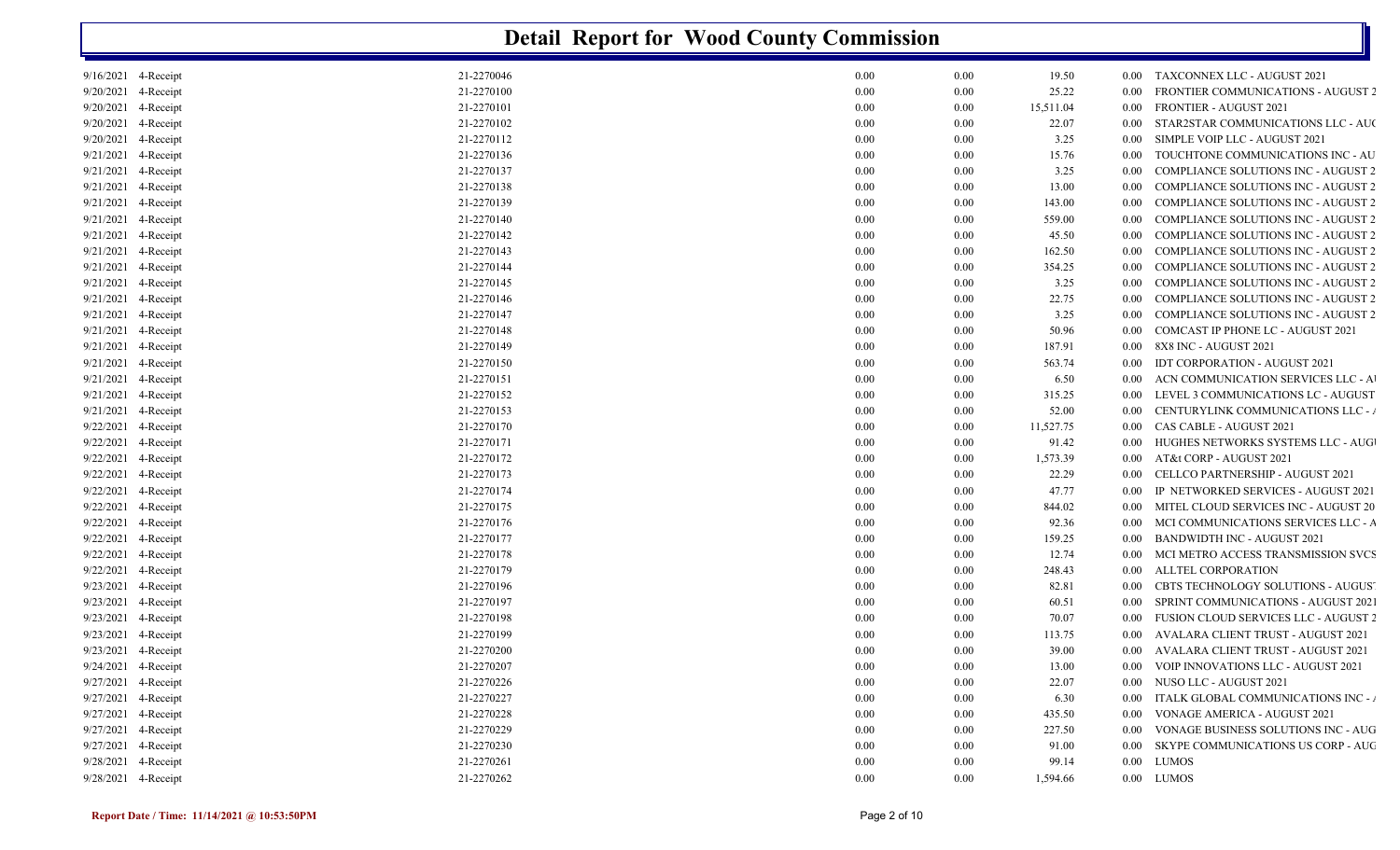|                                |                                            |                                                   |                                 |                                                         | <b>Detail Report for Wood County Commission</b>                         |                  |                                 |                                   |                      |                                                               |            |
|--------------------------------|--------------------------------------------|---------------------------------------------------|---------------------------------|---------------------------------------------------------|-------------------------------------------------------------------------|------------------|---------------------------------|-----------------------------------|----------------------|---------------------------------------------------------------|------------|
|                                | 9/30/2021 4-Receipt<br>9/30/2021 4-Receipt |                                                   | 21-2270310<br>21-2270311        | 4-Receipt                                               |                                                                         | 0.00<br>0.00     | 0.00<br>$0.00\,$                | 477.75<br>195.00<br>73,493.32     | $0.00\,$<br>$0.00\,$ | <b>AVALARA CLIENT TRUST</b><br><b>OOMA</b>                    |            |
| 7346381                        |                                            |                                                   | Totals For 7346                 |                                                         |                                                                         |                  |                                 | 73,493.32                         |                      | <b>Balance Period 3</b>                                       | 224,496.68 |
| <b>Fund</b><br>$\overline{7}$  |                                            | Account<br>346                                    | Sub1<br>381                     |                                                         | Sub2                                                                    |                  | Sub3                            |                                   |                      |                                                               |            |
| $E-911$ FUND                   | <b>YTD Budget</b><br>75,000.00             | EMERGENCY 911 FEE<br><b>YTD Revisions</b><br>0.00 | <b>YTD Revised</b><br>75,000.00 | CHARGES TO OTHER ENTIITIES<br><b>YTD Debits</b><br>0.00 | <b>YTD Credits YTD Encumbered</b><br>18,750.00<br><b>Detail Records</b> | 0.00             | <b>YTD Used</b><br>(18, 750.00) | <b>YTD Available</b><br>56,250.00 |                      | <b>Fiscal Year Beginning Bal</b>                              | 0.00       |
| <u>Date</u>                    | Transaction                                | <b>Vendor</b>                                     | <b>Invoice No</b>               |                                                         | <b>Check No Purchase Order</b>                                          | <b>Revisions</b> | <b>Debits</b>                   | <b>Credits</b>                    |                      | PO_Amt Description                                            |            |
|                                | 9/16/2021 4-Receipt                        |                                                   | 21-2270044                      | 4-Receipt                                               |                                                                         | 0.00             | 0.00                            | 6,250.00<br>6,250.00              |                      | 0.00 E911 - AUGUST 2021                                       |            |
| 7365                           |                                            |                                                   |                                 | <b>Totals For 7346381</b>                               |                                                                         |                  |                                 | 6,250.00                          |                      | <b>Balance Period 3</b>                                       | 18,750.00  |
| <b>Fund</b><br>$7\overline{ }$ |                                            | Account<br>365                                    | Sub1                            |                                                         | Sub2                                                                    |                  | Sub <sub>3</sub>                |                                   |                      |                                                               |            |
| E-911 FUND                     | <b>YTD Budget</b><br>1,300.00              | INTEREST EARNED<br><b>YTD Revisions</b><br>0.00   | <b>YTD Revised</b><br>1,300.00  | <b>YTD Debits</b><br>0.00                               | <b>YTD Credits YTD Encumbered</b><br>173.96<br><b>Detail Records</b>    | 0.00             | <b>YTD Used</b><br>(173.96)     | <b>YTD Available</b><br>1,126.04  |                      | <b>Fiscal Year Beginning Bal</b>                              | 0.00       |
| <u>Date</u>                    | Transaction                                | Vendor                                            | <b>Invoice No</b>               |                                                         | <b>Check No Purchase Order</b>                                          | <b>Revisions</b> | <b>Debits</b>                   | <b>Credits</b>                    |                      | <b>PO Amt Description</b>                                     |            |
|                                | 9/30/2021 4-Receipt                        |                                                   | 21-2270350                      | 4-Receipt                                               |                                                                         | 0.00             | 0.00                            | 51.48<br>51.48                    | $0.00\,$             | Wesbanco                                                      |            |
| 7401409999                     |                                            |                                                   | Totals For 7365                 |                                                         |                                                                         |                  |                                 | 51.48                             |                      | <b>Balance Period 3</b>                                       | 173.96     |
| $\frac{Fund}{7}$<br>E-911 FUND |                                            | <b>Account</b><br>401<br>COUNTY COMMISSION        | Sub1<br>40                      | CONTRACTURAL SERVICES                                   | Sub2<br>9999<br>CREDIT CARD CLEARING                                    |                  | Sub3                            |                                   |                      |                                                               |            |
|                                | <b>YTD Budget</b><br>0.00                  | <b>YTD Revisions</b><br>0.00                      | <b>YTD Revised</b><br>0.00      | <b>YTD Debits</b><br>7,566.96                           | <b>YTD Credits YTD Encumbered</b><br>7,566.96<br><b>Detail Records</b>  | 0.00             | <b>YTD Used</b><br>0.00         | <b>YTD</b> Available              | 0.00                 | <b>Fiscal Year Beginning Bal</b>                              | 0.00       |
| <b>Date</b>                    | <b>Transaction</b>                         | <b>Vendor</b>                                     | <b>Invoice No</b>               |                                                         | <b>Check No Purchase Order</b>                                          | <b>Revisions</b> | <b>Debits</b>                   | <b>Credits</b>                    |                      | <b>PO Amt Description</b>                                     |            |
|                                | 9/16/2021 2-Invoice                        | FIFTH THIRD BANK                                  | 202109147                       | 2-Invoice                                               | 8173                                                                    | 0.00             | 3,936.96<br>3,936.96            | 0.00                              |                      | 0.00 PURCHASE CARD                                            |            |
|                                | 9/16/2021 5-Journal Entry                  | AMAZON                                            | 20210914069001                  |                                                         | 84647                                                                   | 0.00             | $0.00\,$                        | 23.05                             |                      | (23.05) Strobe lights; labels; ethernet surge protector; pov  |            |
|                                | 9/16/2021 5-Journal Entry                  | AMAZON                                            | 20210914070001                  |                                                         | 84647                                                                   | 0.00             | $0.00\,$                        | 338.70                            |                      | (338.70) Strobe lights; labels; ethernet surge protector; pov |            |
|                                | 9/16/2021 5-Journal Entry                  | AMAZON                                            | 20210914071001                  |                                                         | 84647                                                                   | 0.00             | 0.00                            | 43.88                             |                      | (43.88) Strobe lights; labels; ethernet surge protector; pov  |            |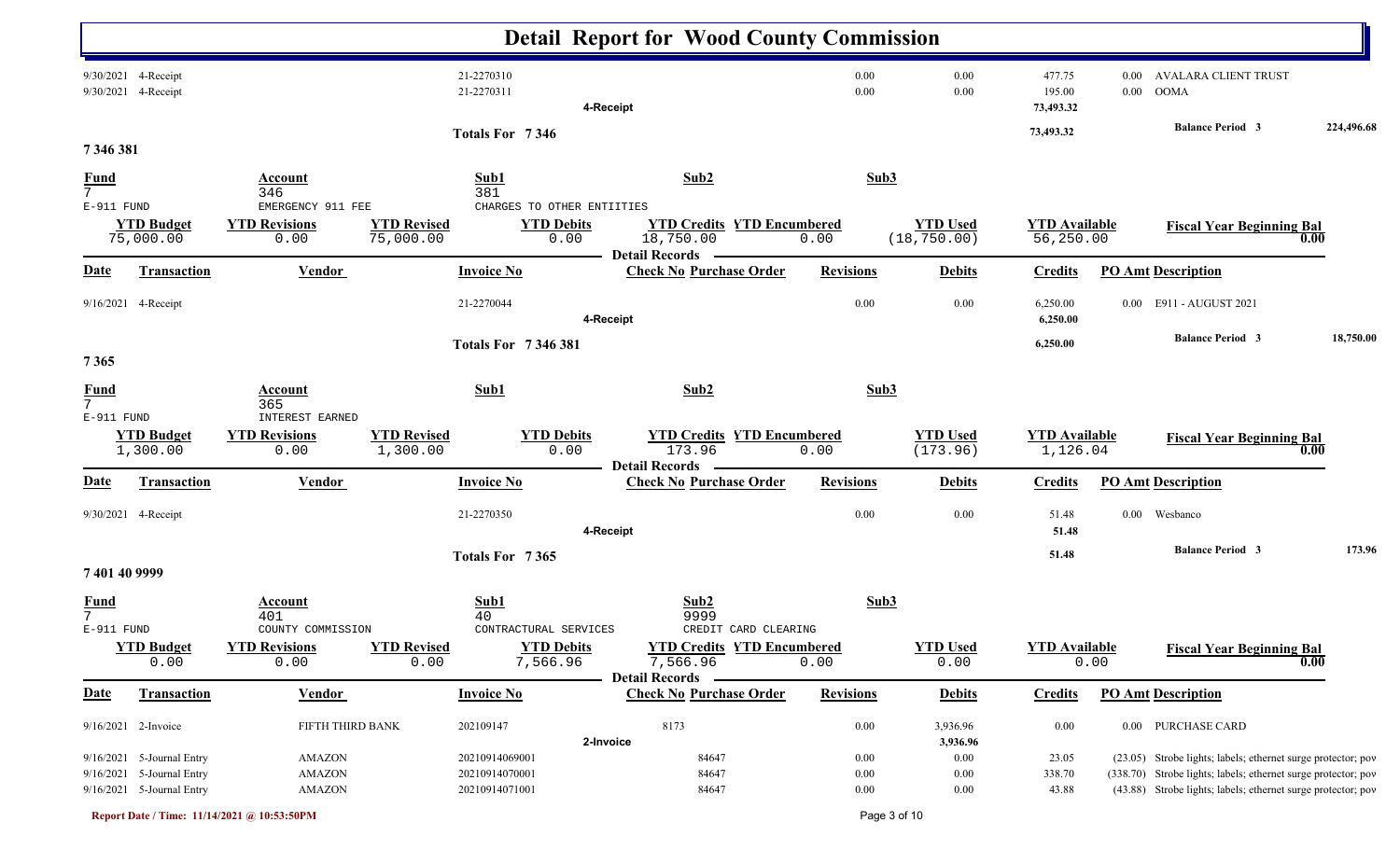|                                   |                                 |                                    |                                        |                                 | <b>Detail Report for Wood County Commission</b>                    |                  |                                 |                                    |            |                                                               |           |
|-----------------------------------|---------------------------------|------------------------------------|----------------------------------------|---------------------------------|--------------------------------------------------------------------|------------------|---------------------------------|------------------------------------|------------|---------------------------------------------------------------|-----------|
|                                   | $9/16/2021$ 5-Journal Entry     | <b>AMAZON</b>                      |                                        | 20210914072001                  | 84647                                                              | 0.00             | 0.00                            | 173.25                             |            | (173.25) Strobe lights; labels; ethernet surge protector; pov |           |
| 9/16/2021                         | 5-Journal Entry                 | <b>AMAZON</b>                      |                                        | 20210914074001                  | 84647                                                              | 0.00             | 0.00                            | 69.99                              |            | (69.99) Strobe lights; labels; ethernet surge protector; pov  |           |
| 9/16/2021                         | 5-Journal Entry                 | <b>AMAZON</b>                      |                                        | 20210914075001                  | 84647                                                              | 0.00             | 0.00                            | 560.21                             |            | (560.21) Strobe lights; labels; ethernet surge protector; pov |           |
| 9/16/2021                         | 5-Journal Entry                 | <b>AMAZON</b>                      |                                        | 20210914078001                  | 84647                                                              | 0.00             | 0.00                            | 19.60                              |            | (19.60) Strobe lights; labels; ethernet surge protector; pov  |           |
| 9/16/2021                         | 5-Journal Entry                 | <b>MARRIOTT SUITES</b>             |                                        | 20210914110001                  | 84471 PY2021                                                       | 0.00             | 0.00                            | 728.85                             |            | (728.85) 4 NIGHTS STAY FOR NIOA CONFERENCE C                  |           |
| 9/16/2021                         | 5-Journal Entry                 |                                    | PARKERSBURG NEWS & SEN' 20210914053001 |                                 | 84573                                                              | 0.00             | 0.00                            | 146.46                             |            | (146.46) legal ad for 911 building WOOD CO FINANCE-           |           |
| 9/16/2021                         | 5-Journal Entry                 |                                    | PARKERSBURG UTILITY BOA 20210914047001 |                                 |                                                                    | 0.00             | 0.00                            | 104.43                             | $0.00\,$   | BARBARA JOHNSTON-3722-PARKERSBUR                              |           |
| 9/16/2021                         | 5-Journal Entry                 |                                    | PARKERSBURG UTILITY BOA 20210914048001 |                                 |                                                                    | 0.00             | 0.00                            | 60.80                              | 0.00       | <b>BARBARA JOHNSTON-3722-PARKERSBUR</b>                       |           |
| 9/16/2021                         | 5-Journal Entry                 | <b>SAM'S CLUB</b>                  |                                        | 20210914124001                  | 84739                                                              | 0.00             | 0.00                            | 215.77                             | (215.77)   | Coffee, Creamer, misc Office supplies, batteries (            |           |
| 9/16/2021                         | 5-Journal Entry                 | TEAM VIEWER ONLINE                 |                                        | 20210914080001                  | 84852                                                              | 0.00             | 0.00                            | 1,309.10                           | (1,309.10) | Rental of software to remotely connect 2 way rad              |           |
|                                   | 9/16/2021 5-Journal Entry       |                                    | WASTE MANAGEMENT OF W 20210914043001   |                                 |                                                                    | 0.00             | 0.00                            | 142.87                             | 0.00       | WOOD CO FINANCE-4019-WASTE MGMT V                             |           |
|                                   |                                 |                                    |                                        |                                 | 5-Journal Entry                                                    |                  |                                 | 3,936.96                           |            |                                                               |           |
|                                   |                                 |                                    |                                        | Totals For 7 401 40 9999        |                                                                    |                  | 3,936.96                        | 3,936.96                           | (3,628.86) | <b>Balance Period 3</b>                                       | 0.00      |
| 7712 10 103                       |                                 |                                    |                                        |                                 |                                                                    |                  |                                 |                                    |            |                                                               |           |
| Fund<br>$7^{\circ}$<br>E-911 FUND |                                 | Account<br>712<br>COMM CTR/E 9-1-1 |                                        | Sub1<br>10<br>PERSONAL SERVICES | Sub2<br>103<br>SALARIES-DEPUTIES                                   | Sub3             |                                 |                                    |            |                                                               |           |
|                                   | <b>YTD Budget</b><br>152,586.00 | <b>YTD Revisions</b><br>0.00       | <b>YTD Revised</b><br>152,586.00       | <b>YTD Debits</b><br>27, 221.16 | <b>YTD Credits YTD Encumbered</b><br>0.00<br><b>Detail Records</b> | 0.00             | <b>YTD Used</b><br>(27, 221.16) | <b>YTD Available</b><br>125,364.84 |            | <b>Fiscal Year Beginning Bal</b>                              | 0.00      |
| <b>Date</b>                       | Transaction                     | Vendor                             |                                        | Invoice No                      | <b>Check No Purchase Order</b>                                     | <b>Revisions</b> | <b>Debits</b>                   | <b>Credits</b>                     |            | <b>PO Amt Description</b>                                     |           |
| 9/3/2021                          | 2-Invoice                       | GENERAL COUNTY FUNDS               |                                        | 09032021A                       | 8162<br>2-Invoice                                                  | 0.00             | 13,610.58<br>13,610.58          | 0.00                               |            | 0.00 SALARY                                                   |           |
|                                   |                                 |                                    |                                        | Totals For 7712 10 103          |                                                                    |                  | 13,610.58                       |                                    |            | <b>Balance Period 3</b>                                       | 27,221.16 |
| 7712 10 104                       |                                 |                                    |                                        |                                 |                                                                    |                  |                                 |                                    |            |                                                               |           |
| <b>Fund</b><br>$7\overline{ }$    |                                 | Account<br>712                     |                                        | Sub1<br>10                      | Sub2<br>104                                                        | Sub3             |                                 |                                    |            |                                                               |           |
| E-911 FUND                        |                                 | COMM CTR/E 9-1-1                   |                                        | PERSONAL SERVICES               | SOCIAL SECURITY                                                    |                  |                                 |                                    |            |                                                               |           |
|                                   | <b>YTD Budget</b><br>102,136.00 | <b>YTD Revisions</b><br>0.00       | <b>YTD Revised</b><br>102,136.00       | <b>YTD Debits</b><br>15,683.32  | <b>YTD Credits YTD Encumbered</b><br>0.00                          | 0.00             | <b>YTD Used</b><br>(15, 683.32) | <b>YTD</b> Available<br>86,452.68  |            | <b>Fiscal Year Beginning Bal</b>                              | 0.00      |
| <u>Date</u>                       | Transaction                     | Vendor                             |                                        | <b>Invoice No</b>               | <b>Detail Records</b><br><b>Check No Purchase Order</b>            | <b>Revisions</b> | <b>Debits</b>                   | <b>Credits</b>                     |            | <b>PO Amt Description</b>                                     |           |
| 9/3/2021                          | 2-Invoice                       | <b>GENERAL COUNTY FUNDS</b>        |                                        | 09032021A                       | 8162<br>2-Invoice                                                  | 0.00             | 7,229.91<br>7,229.91            | 0.00                               | $0.00\,$   | <b>SOCIAL SECURITY</b>                                        |           |
|                                   |                                 |                                    |                                        | <b>Totals For 771210104</b>     |                                                                    |                  | 7.229.91                        |                                    |            | <b>Balance Period 3</b>                                       | 15,683.32 |

**7 712 10 105**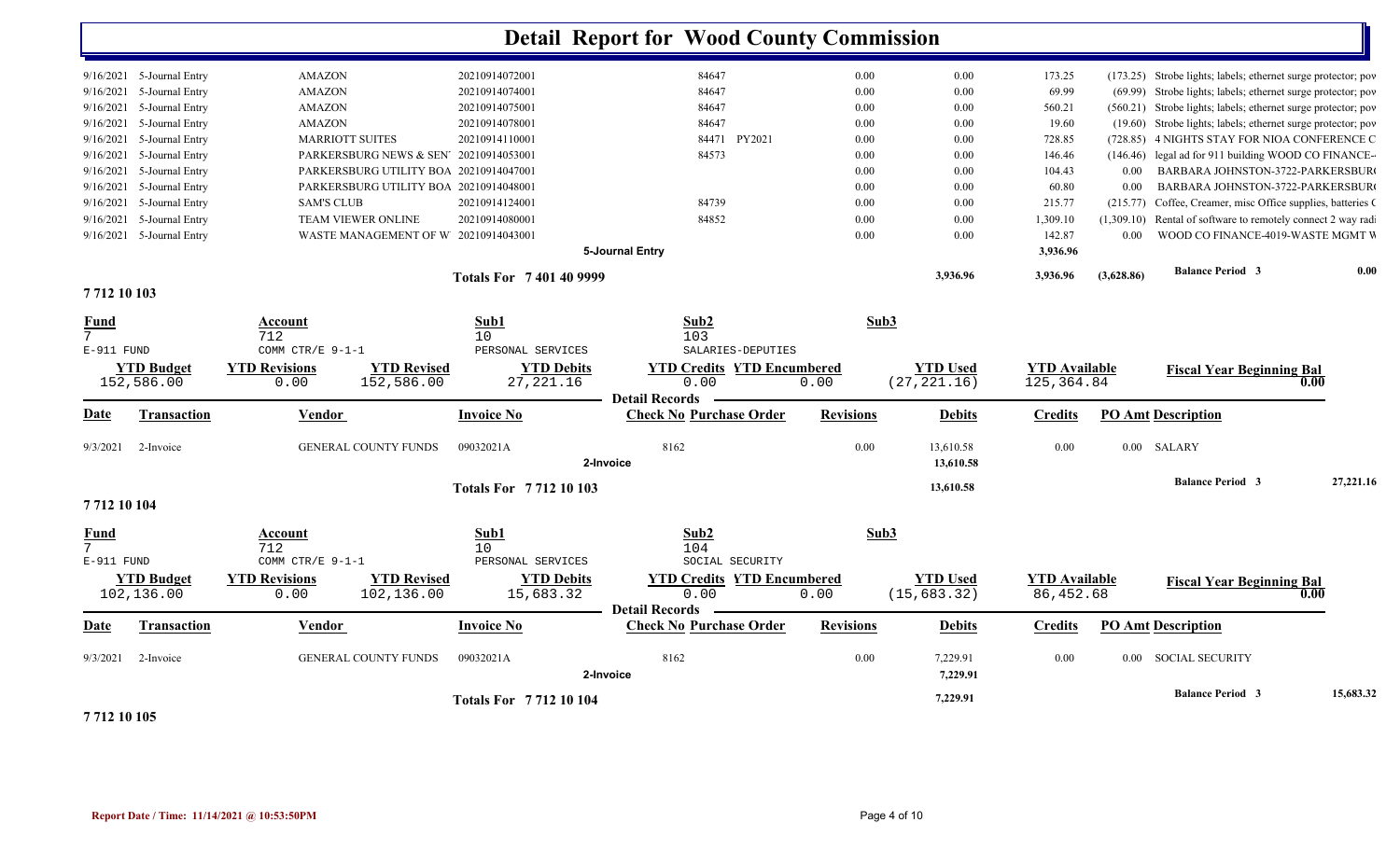| <b>Fund</b><br>$7^{\circ}$                  |                                 | Account<br>712                                     | Sub1<br>10 <sup>°</sup>                               | Sub2<br>105                                                                                      | Sub3                                    |                                      |                                  |           |
|---------------------------------------------|---------------------------------|----------------------------------------------------|-------------------------------------------------------|--------------------------------------------------------------------------------------------------|-----------------------------------------|--------------------------------------|----------------------------------|-----------|
| $E-911$ FUND                                | <b>YTD Budget</b><br>445,336.00 | COMM CTR/E 9-1-1<br><b>YTD Revisions</b><br>0.00   | PERSONAL SERVICES<br><b>YTD Revised</b><br>445,336.00 | INSURANCE PREMIUM<br><b>YTD Debits</b><br><b>YTD Credits YTD Encumbered</b><br>0.00<br>72,042.04 | <b>YTD Used</b><br>0.00<br>(72, 042.04) | <b>YTD Available</b><br>373, 293.96  | <b>Fiscal Year Beginning Bal</b> |           |
| <b>Date</b>                                 | <b>Transaction</b>              | <b>Vendor</b>                                      | <b>Invoice No</b>                                     | <b>Detail Records</b><br><b>Check No Purchase Order</b>                                          | <b>Revisions</b><br><b>Debits</b>       | <b>Credits</b>                       | <b>PO Amt Description</b>        |           |
| 9/3/2021                                    | 2-Invoice                       | <b>GENERAL COUNTY FUNDS</b>                        | 09032021A                                             | 8162<br>2-Invoice                                                                                | 0.00<br>37,262.63<br>37,262.63          | 0.00                                 | HEALTH INSURANCE<br>0.00         |           |
| 7712 10 106                                 |                                 |                                                    | <b>Totals For 771210105</b>                           |                                                                                                  | 37,262.63                               |                                      | <b>Balance Period 3</b>          | 72,042.04 |
| <b>Fund</b><br>$7^{\circ}$                  |                                 | Account<br>712                                     | Sub1<br>10                                            | Sub2<br>106                                                                                      | Sub3                                    |                                      |                                  |           |
| E-911 FUND                                  | <b>YTD Budget</b><br>126,800.00 | COMM CTR/E $9-1-1$<br><b>YTD Revisions</b><br>0.00 | PERSONAL SERVICES<br><b>YTD Revised</b><br>126,800.00 | RETIREMENT<br><b>YTD Debits</b><br><b>YTD Credits YTD Encumbered</b><br>20,676.57<br>0.00        | <b>YTD Used</b><br>(20, 676.57)<br>0.00 | <b>YTD Available</b><br>106, 123. 43 | <b>Fiscal Year Beginning Bal</b> | 0.00      |
| Date                                        | <b>Transaction</b>              | Vendor                                             | <b>Invoice No</b>                                     | <b>Detail Records</b><br><b>Check No Purchase Order</b>                                          | <b>Revisions</b><br><b>Debits</b>       | <b>Credits</b>                       | <b>PO Amt Description</b>        |           |
| 9/3/2021                                    | 2-Invoice                       | <b>GENERAL COUNTY FUNDS</b>                        | 09032021A                                             | 8162<br>2-Invoice                                                                                | 0.00<br>9,643.25<br>9,643.25            | 0.00                                 | <b>RETIREMENT</b><br>0.00        |           |
| 7712 10 108                                 |                                 |                                                    | <b>Totals For 771210106</b>                           |                                                                                                  | 9,643.25                                |                                      | <b>Balance Period 3</b>          | 20,676.57 |
| <b>Fund</b><br>$\overline{7}$<br>E-911 FUND |                                 | Account<br>712<br>COMM CTR/E 9-1-1                 | Sub1<br>10 <sup>°</sup><br>PERSONAL SERVICES          | Sub2<br>108<br>OVERTIME                                                                          | Sub3                                    |                                      |                                  |           |
|                                             | <b>YTD Budget</b><br>90,000.00  | <b>YTD Revisions</b><br>0.00                       | <b>YTD Revised</b><br>90,000.00                       | <b>YTD Debits</b><br><b>YTD Credits YTD Encumbered</b><br>16,335.04<br>0.00                      | <b>YTD Used</b><br>(16, 335.04)<br>0.00 | <b>YTD</b> Available<br>73,664.96    | <b>Fiscal Year Beginning Bal</b> | 0.00      |
| <b>Date</b>                                 | Transaction                     | <b>Vendor</b>                                      | <b>Invoice No</b>                                     | <b>Detail Records</b><br><b>Check No Purchase Order</b>                                          | <b>Revisions</b><br><b>Debits</b>       | <b>Credits</b>                       | <b>PO Amt Description</b>        |           |
| 9/3/2021                                    | 2-Invoice                       | <b>GENERAL COUNTY FUNDS</b>                        | 09032021A                                             | 8162<br>2-Invoice                                                                                | 0.00<br>7,526.27<br>7,526.27            | 0.00                                 | 0.00 OVERTIME                    |           |
| 7712 10 109                                 |                                 |                                                    | <b>Totals For 771210108</b>                           |                                                                                                  | 7,526.27                                |                                      | <b>Balance Period 3</b>          | 16,335.04 |
| $\frac{Fund}{7}$<br>$E-911$ FUND            |                                 | Account<br>712<br>COMM CTR/E $9-1-1$               | Sub1<br>10<br>PERSONAL SERVICES                       | Sub2<br>109<br>EXTRA HELP                                                                        | Sub3                                    |                                      |                                  |           |
|                                             | <b>YTD Budget</b><br>67,116.00  | <b>YTD Revisions</b><br>0.00                       | <b>YTD Revised</b><br>67,116.00                       | <b>YTD Debits</b><br><b>YTD Credits YTD Encumbered</b><br>16,889.17<br>0.00                      | <b>YTD Used</b><br>(16, 889.17)<br>0.00 | <b>YTD Available</b><br>50,226.83    | <b>Fiscal Year Beginning Bal</b> | 0.00      |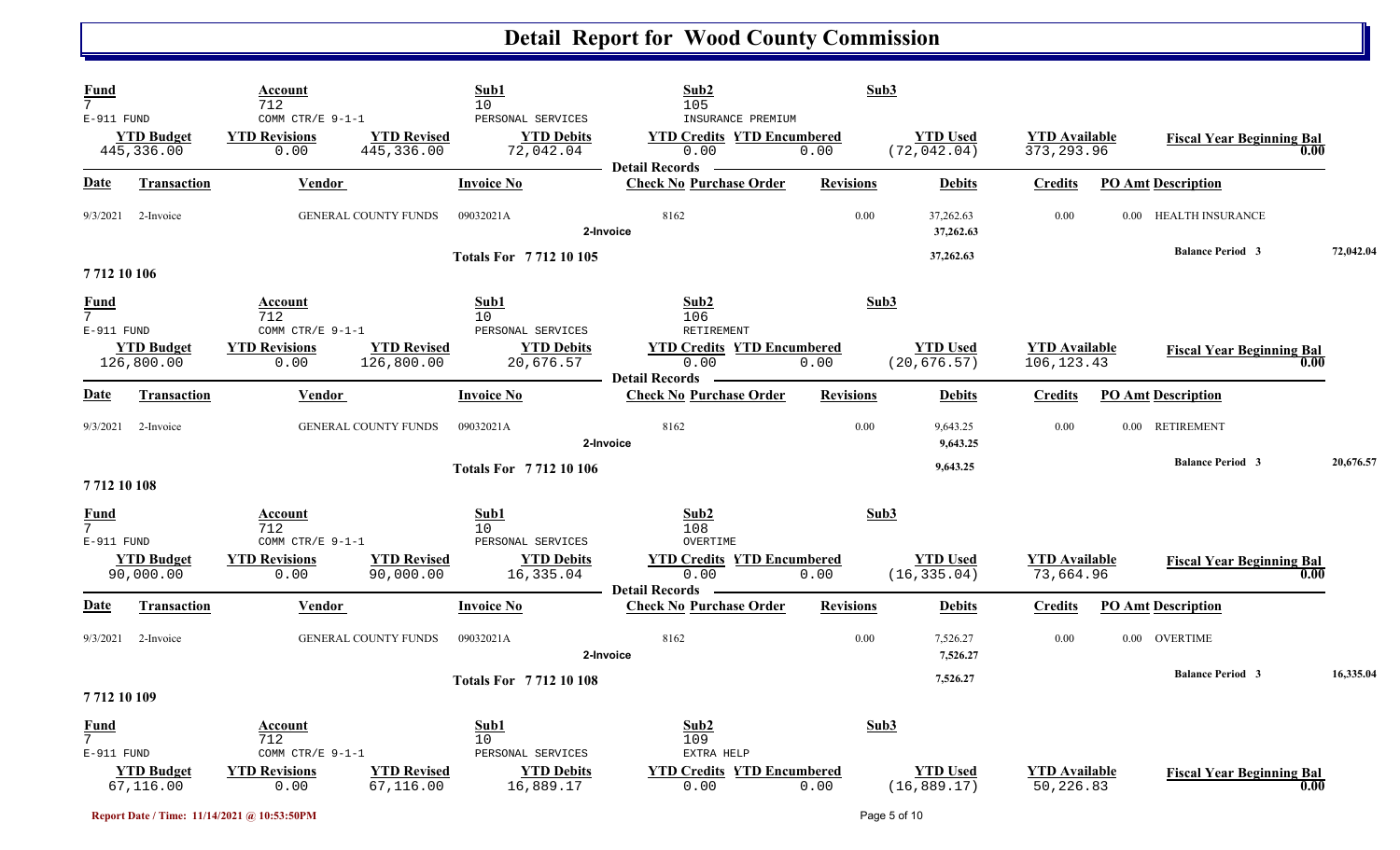|                                       |                                  |                                                                   |                                     | <b>Detail Records</b>                                              |                  |                                  |                                      |                                  |            |
|---------------------------------------|----------------------------------|-------------------------------------------------------------------|-------------------------------------|--------------------------------------------------------------------|------------------|----------------------------------|--------------------------------------|----------------------------------|------------|
| Date                                  | <b>Transaction</b>               | Vendor                                                            | <b>Invoice No</b>                   | <b>Check No Purchase Order</b>                                     | <b>Revisions</b> | <b>Debits</b>                    | <b>Credits</b>                       | <b>PO Amt Description</b>        |            |
| 9/3/2021                              | 2-Invoice                        | <b>GENERAL COUNTY FUNDS</b>                                       | 09032021A                           | 8162<br>2-Invoice                                                  | 0.00             | 7,189.39<br>7,189.39             | 0.00                                 | 0.00 EXTRA HELP                  |            |
|                                       |                                  |                                                                   | <b>Totals For 771210109</b>         |                                                                    |                  | 7,189.39                         |                                      | <b>Balance Period 3</b>          | 16,889.17  |
| 7712 10 184                           |                                  |                                                                   |                                     |                                                                    |                  |                                  |                                      |                                  |            |
| Fund<br>$7\overline{ }$<br>E-911 FUND |                                  | Account<br>712<br>COMM CTR/E 9-1-1                                | Sub1<br>10<br>PERSONAL SERVICES     | Sub <sub>2</sub><br>184<br><b>DISPATCHERS</b>                      | Sub3             |                                  |                                      |                                  |            |
|                                       | <b>YTD Budget</b><br>965, 411.00 | <b>YTD Revisions</b><br><b>YTD Revised</b><br>965, 411.00<br>0.00 | <b>YTD Debits</b><br>149,249.87     | <b>YTD Credits YTD Encumbered</b><br>0.00<br><b>Detail Records</b> | 0.00             | <b>YTD Used</b><br>(149, 249.87) | <b>YTD</b> Available<br>816, 161. 13 | <b>Fiscal Year Beginning Bal</b> | 0.00       |
| Date                                  | <b>Transaction</b>               | Vendor                                                            | <b>Invoice No</b>                   | <b>Check No Purchase Order</b>                                     | <b>Revisions</b> | <b>Debits</b>                    | <b>Credits</b>                       | <b>PO Amt Description</b>        |            |
| 9/3/2021                              | 2-Invoice                        | GENERAL COUNTY FUNDS                                              | 09032021A                           | 8162<br>2-Invoice                                                  | 0.00             | 71,533.31<br>71,533.31           | 0.00                                 | 0.00 DISPATCHERS                 |            |
| 771240211                             |                                  |                                                                   | <b>Totals For 771210184</b>         |                                                                    |                  | 71,533.31                        |                                      | <b>Balance Period 3</b>          | 149,249.87 |
| Fund<br>$7\overline{ }$<br>E-911 FUND |                                  | Account<br>712<br>COMM CTR/E 9-1-1                                | Sub1<br>40<br>CONTRACTURAL SERVICES | Sub2<br>211<br>TELEPHONES                                          | Sub3             |                                  |                                      |                                  |            |
|                                       | <b>YTD Budget</b><br>75,000.00   | <b>YTD Revisions</b><br><b>YTD Revised</b><br>75,000.00<br>0.00   | <b>YTD Debits</b><br>4,559.20       | <b>YTD Credits YTD Encumbered</b><br>0.00<br><b>Detail Records</b> | 0.00             | <b>YTD</b> Used<br>(4, 559.20)   | <b>YTD Available</b><br>70,440.80    | <b>Fiscal Year Beginning Bal</b> | 0.00       |
| Date                                  | <b>Transaction</b>               | <b>Vendor</b>                                                     | <b>Invoice No</b>                   | <b>Check No Purchase Order</b>                                     | <b>Revisions</b> | <b>Debits</b>                    | <b>Credits</b>                       | <b>PO Amt Description</b>        |            |
|                                       | 9/10/2021 2-Invoice              | <b>VERIZON WIRELESS</b>                                           | 9887237612                          | 8171<br>2-Invoice                                                  | 0.00             | 144.05<br>144.05                 | 0.00                                 | 0.00 ACCT NO 221938858-00001     |            |
|                                       | 7712 40 213 1314                 |                                                                   | <b>Totals For 771240211</b>         |                                                                    |                  | 144.05                           |                                      | <b>Balance Period 3</b>          | 4,559.20   |
| Fund<br>$7^{\circ}$<br>E-911 FUND     |                                  | <b>Account</b><br>712<br>COMM CTR/E 9-1-1                         | Sub1<br>40<br>CONTRACTURAL SERVICES | Sub2<br>213<br><b>UTILITIES</b>                                    | Sub3<br>1314     | GAS E-911 BLDG                   |                                      |                                  |            |
|                                       | <b>YTD Budget</b><br>2,200.00    | <b>YTD Revised</b><br><b>YTD Revisions</b><br>2,200.00<br>0.00    | <b>YTD Debits</b><br>633.15         | <b>YTD Credits YTD Encumbered</b><br>0.00<br><b>Detail Records</b> | 0.00             | <b>YTD</b> Used<br>(633.15)      | <b>YTD</b> Available<br>1,566.85     | <b>Fiscal Year Beginning Bal</b> | 0.00       |
| <u>Date</u>                           | <b>Transaction</b>               | Vendor                                                            | <b>Invoice No</b>                   | <b>Check No Purchase Order</b>                                     | <b>Revisions</b> | <b>Debits</b>                    | <b>Credits</b>                       | <b>PO Amt Description</b>        |            |
|                                       | 9/28/2021 2-Invoice              | <b>DOMINION HOPE</b>                                              | 10042021                            | 8177<br>2-Invoice                                                  | 0.00             | 10.03<br>10.03                   | 0.00                                 | 0.00 ACCT NO 2 1800 0665 3628    |            |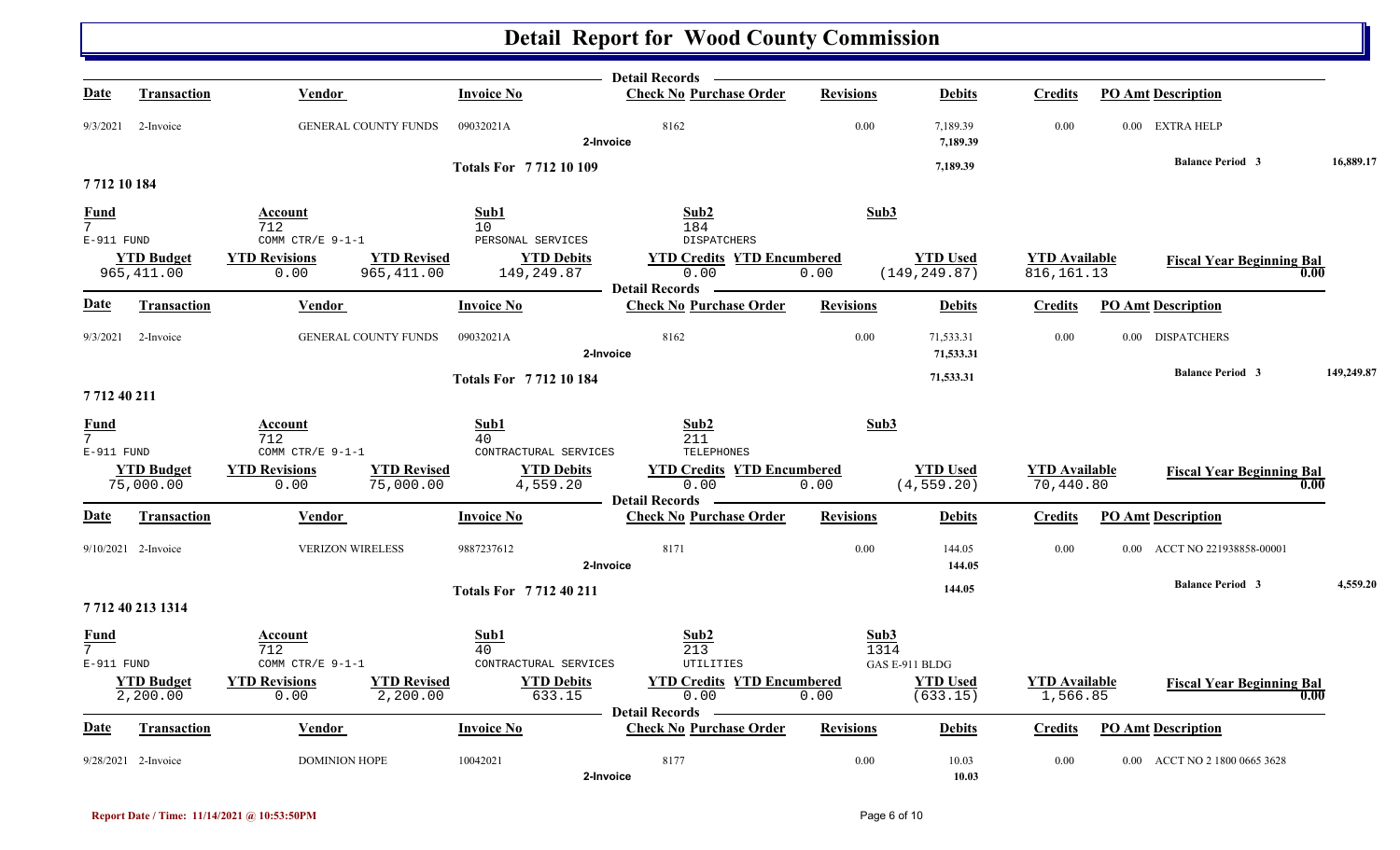|                                  |                                                          |                                                                                              |                                                              | <b>Detail Report for Wood County Commission</b>                                             |                           |                                           |                                   |                      |                                                                                                                          |          |
|----------------------------------|----------------------------------------------------------|----------------------------------------------------------------------------------------------|--------------------------------------------------------------|---------------------------------------------------------------------------------------------|---------------------------|-------------------------------------------|-----------------------------------|----------------------|--------------------------------------------------------------------------------------------------------------------------|----------|
|                                  |                                                          |                                                                                              | Totals For 7712 40 213 1314                                  |                                                                                             |                           | 10.03                                     |                                   |                      | <b>Balance Period 3</b>                                                                                                  | 633.15   |
|                                  | 7712 40 213 1325                                         |                                                                                              |                                                              |                                                                                             |                           |                                           |                                   |                      |                                                                                                                          |          |
| $\frac{Fund}{7}$<br>$E-911$ FUND |                                                          | Account<br>712<br>COMM CTR/E 9-1-1                                                           | Sub1<br>40<br>CONTRACTURAL SERVICES                          | Sub2<br>213<br>UTILITIES                                                                    | Sub3<br>1325              | ELECT. E-911 BLDG                         |                                   |                      |                                                                                                                          |          |
|                                  | <b>YTD Budget</b><br>17,000.00                           | <b>YTD Revised</b><br><b>YTD Revisions</b><br>17,000.00<br>0.00                              | <b>YTD Debits</b><br>4,699.42                                | <b>YTD Credits YTD Encumbered</b><br>0.00                                                   | 0.00                      | <b>YTD Used</b><br>(4, 699.42)            | <b>YTD</b> Available<br>12,300.58 |                      | <b>Fiscal Year Beginning Bal</b><br>0.00                                                                                 |          |
| <b>Date</b>                      | <b>Transaction</b>                                       | <b>Vendor</b>                                                                                | <b>Invoice No</b>                                            | <b>Detail Records</b><br><b>Check No Purchase Order</b>                                     | <b>Revisions</b>          | <b>Debits</b>                             | <b>Credits</b>                    |                      | <b>PO Amt Description</b>                                                                                                |          |
| 9/3/2021                         | 2-Invoice<br>9/10/2021 2-Invoice                         | GENERAL COUNTY FUNDS<br><b>MON POWER</b>                                                     | 09032021A<br>09202021A<br>2-Invoice                          | 8162<br>8166                                                                                | 0.00<br>0.00              | 2,561.82<br>98.81<br>2,660.63             | 0.00<br>0.00                      | $0.00\,$<br>$0.00\,$ | UTILITIES MON POWER<br>ACCT NO 110 137 851 868                                                                           |          |
|                                  | 7712 40 213 1335                                         |                                                                                              | Totals For 7712 40 213 1325                                  |                                                                                             |                           | 2,660.63                                  |                                   |                      | <b>Balance Period 3</b>                                                                                                  | 4,699.42 |
| <b>Fund</b><br>7 <sup>7</sup>    |                                                          | Account<br>712                                                                               | Sub1<br>40                                                   | Sub2<br>213                                                                                 | Sub3<br>1335              |                                           |                                   |                      |                                                                                                                          |          |
| $E-911$ FUND                     | <b>YTD Budget</b><br>1,200.00                            | COMM CTR/E 9-1-1<br><b>YTD Revisions</b><br><b>YTD Revised</b><br>1,200.00<br>0.00           | CONTRACTURAL SERVICES<br><b>YTD Debits</b><br>426.72         | UTILITIES<br><b>YTD Credits YTD Encumbered</b><br>0.00                                      | 0.00                      | E-911 BLDG<br><b>YTD</b> Used<br>(426.72) | <b>YTD Available</b><br>773.28    |                      | <b>Fiscal Year Beginning Bal</b><br>0.00                                                                                 |          |
| <b>Date</b>                      | <b>Transaction</b>                                       | Vendor                                                                                       | <b>Invoice No</b>                                            | <b>Detail Records</b> -<br><b>Check No Purchase Order</b>                                   | <b>Revisions</b>          | <b>Debits</b>                             | <b>Credits</b>                    |                      | <b>PO Amt Description</b>                                                                                                |          |
|                                  | $9/10/2021$ 2-Invoice<br>9/10/2021 2-Invoice             | PARKERSBURG UTILITY BOA 09202021B<br>PARKERSBURG UTILITY BOA 09202021B                       |                                                              | 8168<br>8168                                                                                | 0.00<br>0.00              | 79.30<br>93.00                            | 0.00<br>0.00                      |                      | 0.00 ACCT NO 211481<br>0.00 ACCT NO 199559                                                                               |          |
|                                  | 9/16/2021 5-Journal Entry<br>9/16/2021 5-Journal Entry   | PARKERSBURG UTILITY BOA 20210914047001<br>PARKERSBURG UTILITY BOA 20210914048001             | 2-Invoice                                                    |                                                                                             | 0.00<br>0.00              | 172.30<br>104.43<br>60.80                 | 0.00<br>0.00                      | 0.00<br>0.00         | BARBARA JOHNSTON-3722-PARKERSBUR<br>BARBARA JOHNSTON-3722-PARKERSBUR                                                     |          |
|                                  | 7712 40 216 1612                                         |                                                                                              | Totals For 7712 40 213 1335                                  | 5-Journal Entry                                                                             |                           | 165.23<br>337.53                          |                                   |                      | <b>Balance Period 3</b>                                                                                                  | 426.72   |
| <b>Fund</b>                      |                                                          | Account                                                                                      | Sub1                                                         | Sub2                                                                                        | Sub3                      |                                           |                                   |                      |                                                                                                                          |          |
| E-911 FUND                       | <b>YTD Budget</b><br>65,000.00                           | 712<br>COMM CTR/E $9-1-1$<br><b>YTD Revised</b><br><b>YTD Revisions</b><br>0.00<br>65,000.00 | 40<br>CONTRACTURAL SERVICES<br><b>YTD Debits</b><br>9,816.40 | 216<br>M&R -EQUIPMENT<br><b>YTD Credits YTD Encumbered</b><br>0.00<br><b>Detail Records</b> | 1612<br>E-911<br>4,664.94 | <b>YTD Used</b><br>(9, 816.40)            | <b>YTD Available</b><br>50,518.66 |                      | <b>Fiscal Year Beginning Bal</b><br>0.00                                                                                 |          |
| <b>Date</b>                      | <b>Transaction</b>                                       | <b>Vendor</b>                                                                                | <b>Invoice No</b>                                            | <b>Check No Purchase Order</b>                                                              | <b>Revisions</b>          | <b>Debits</b>                             | <b>Credits</b>                    |                      | <b>PO Amt Description</b>                                                                                                |          |
| 9/2/2021<br>9/9/2021<br>9/9/2021 | 1-Purchase Order<br>1-Purchase Order<br>1-Purchase Order | MILLER COMMUNICATIONS I<br>PI ENGINEERING<br><b>UBIQUITY</b>                                 |                                                              | 84836<br>84851<br>84844                                                                     | 0.00<br>0.00<br>0.00      | 0.00<br>0.00<br>0.00                      | 0.00<br>0.00<br>0.00              |                      | 402.00 TK MOBILE RADIO FOR CORE RD TWR FOI<br>204.60 TILT STANDS; SHIPPING<br>2,908.00 BASIC NETWORK EQUIPMENT FOR ALTM/ |          |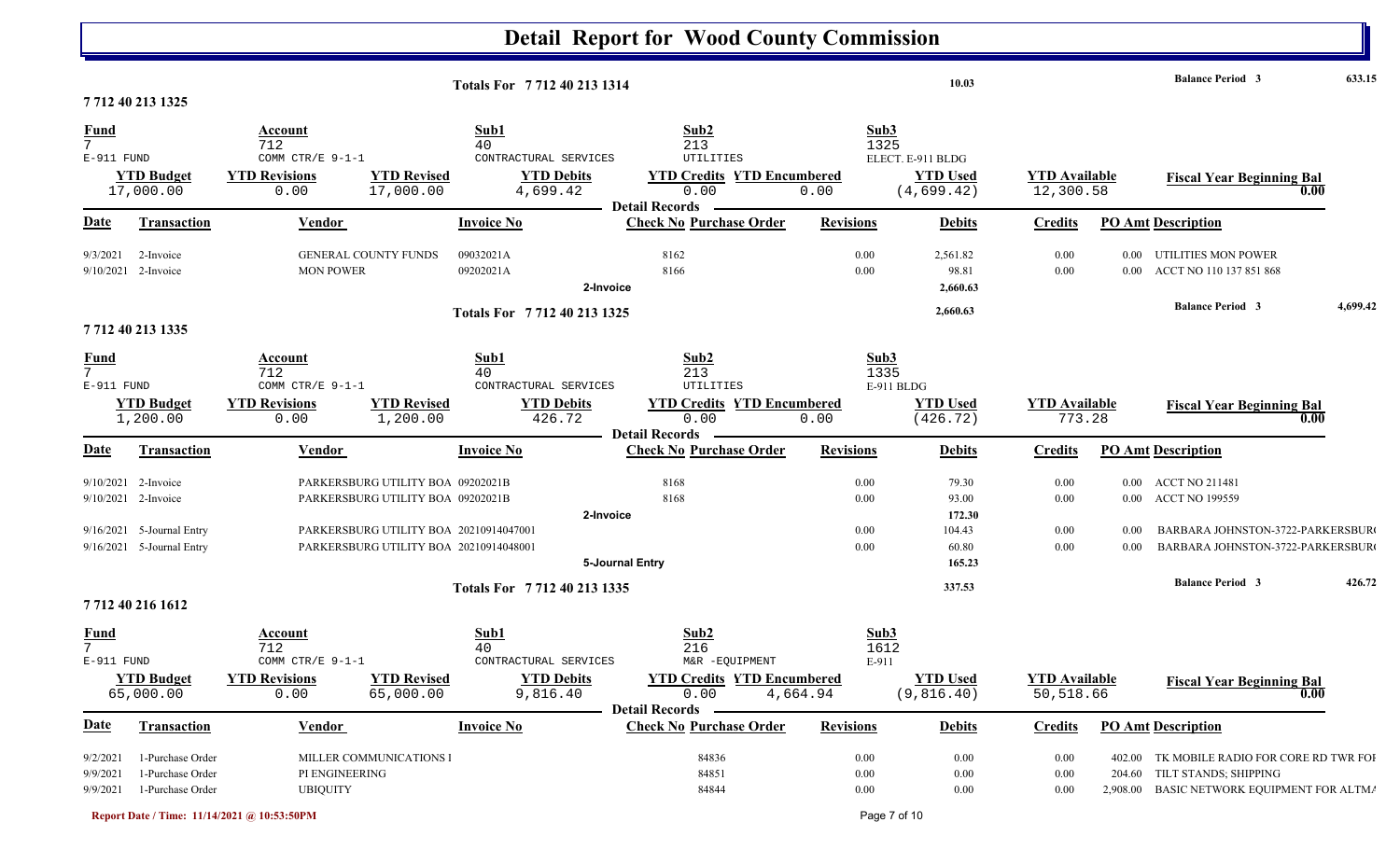| 9/23/2021 | 1-Purchase Order | <b>BATTERIES DIRECT</b>        |                          |                  | 84895 | 0.00 | 0.00     | 0.00 | 14.95    | BW 645 BRIGHT WAY                                               |
|-----------|------------------|--------------------------------|--------------------------|------------------|-------|------|----------|------|----------|-----------------------------------------------------------------|
| 9/23/2021 | 1-Purchase Order | UNITED REFRIGERATION INC       |                          |                  | 84890 | 0.00 | 0.00     | 0.00 | 1,436.07 | AIR CONDITIONING COMPRESSOR                                     |
|           |                  |                                |                          | 1-Purchase Order |       |      |          |      |          |                                                                 |
| 9/3/2021  | 2-Invoice        | STEERS HEATING/COOLING         | 140085                   | 8159             | 84775 | 0.00 | 46.00    | 0.00 | (46.00)  | HVAC replace contactor                                          |
| 9/10/2021 | 2-Invoice        | ROCK MOUNTAIN COMMUNI 12010    |                          | 8170             | 84794 | 0.00 | 3,100.00 | 0.00 |          | $(3,100.00)$ APX4000 Portable Radios                            |
| 9/10/2021 | 2-Invoice        | ROCK MOUNTAIN COMMUNI 12010    |                          | 8170             | 84794 | 0.00 | 30.00    | 0.00 |          | $(30.00)$ shipping                                              |
| 9/28/2021 | 2-Invoice        | MILLER COMMUNICATIONS 1 117954 |                          | 8180             | 84836 | 0.00 | 402.00   | 0.00 |          | (402.00) TK MOBILE RADIO FOR CORE RD TWR FOI                    |
|           |                  |                                |                          | 2-Invoice        |       |      | 3,578.00 |      |          |                                                                 |
| 9/16/2021 | 5-Journal Entry  | <b>AMAZON</b>                  | 20210914069001           |                  | 84647 | 0.00 | 23.05    | 0.00 |          | (23.05) Strobe lights; labels; ethernet surge protector; pov    |
| 9/16/2021 | 5-Journal Entry  | AMAZON                         | 20210914070001           |                  | 84647 | 0.00 | 338.70   | 0.00 |          | (338.70) Strobe lights; labels; ethernet surge protector; pov   |
| 9/16/2021 | 5-Journal Entry  | <b>AMAZON</b>                  | 20210914071001           |                  | 84647 | 0.00 | 43.88    | 0.00 |          | (43.88) Strobe lights; labels; ethernet surge protector; pov    |
| 9/16/2021 | 5-Journal Entry  | AMAZON                         | 20210914072001           |                  | 84647 | 0.00 | 173.25   | 0.00 | (173.25) | Strobe lights; labels; ethernet surge protector; pov            |
| 9/16/2021 | 5-Journal Entry  | AMAZON                         | 20210914074001           |                  | 84647 | 0.00 | 69.99    | 0.00 |          | (69.99) Strobe lights; labels; ethernet surge protector; pov    |
| 9/16/2021 | 5-Journal Entry  | <b>AMAZON</b>                  | 20210914075001           |                  | 84647 | 0.00 | 560.21   | 0.00 |          | $(560.21)$ Strobe lights; labels; ethernet surge protector; pov |
| 9/16/2021 | 5-Journal Entry  | <b>AMAZON</b>                  | 20210914078001           |                  | 84647 | 0.00 | 19.60    | 0.00 |          | (19.60) Strobe lights; labels; ethernet surge protector; pov    |
|           |                  |                                |                          | 5-Journal Entry  |       |      | 1,228.68 |      |          |                                                                 |
|           |                  |                                | Totals For 7712402161612 |                  |       |      | 4,806.68 |      | 158.94   | 9,816.40<br><b>Balance Period 3</b>                             |

### **7 712 40 221**

| <b>Fund</b><br>7<br>$E-911$ FUND |                             | Account<br>712<br>COMM CTR/E 9-1-1 |                    | Sub1<br>40<br>CONTRACTURAL SERVICES |                       | Sub2<br>221<br>TRAINING & EDUCATION | Sub3             |                 |                      |        |                                              |          |
|----------------------------------|-----------------------------|------------------------------------|--------------------|-------------------------------------|-----------------------|-------------------------------------|------------------|-----------------|----------------------|--------|----------------------------------------------|----------|
|                                  | <b>YTD Budget</b>           | <b>YTD Revisions</b>               | <b>YTD Revised</b> | <b>YTD Debits</b>                   |                       | <b>YTD Credits YTD Encumbered</b>   |                  | <b>YTD Used</b> | <b>YTD Available</b> |        | <b>Fiscal Year Beginning Bal</b>             |          |
|                                  | 25,000.00                   | 0.00                               | 25,000.00          | 2,453.90                            |                       | 0.00                                | 2,276.16         | (2, 453.90)     | 20,269.94            |        |                                              | 0.00     |
|                                  |                             |                                    |                    |                                     | <b>Detail Records</b> |                                     |                  |                 |                      |        |                                              |          |
| <u>Date</u>                      | <b>Transaction</b>          | <b>Vendor</b>                      |                    | <b>Invoice No</b>                   |                       | <b>Check No Purchase Order</b>      | <b>Revisions</b> | <b>Debits</b>   | <b>Credits</b>       |        | <b>PO Amt Description</b>                    |          |
| 9/2/2021                         | 1-Purchase Order            | APCO INTERNATIONAL                 |                    |                                     |                       | 84824                               | 0.00             | 0.00            | 0.00                 | 971.19 | EMERGENCY MEDICAL DISPATCH MANUA             |          |
| 9/2/2021                         | 1-Purchase Order            | APCO INTERNATIONAL                 |                    |                                     |                       | 84825                               | 0.00             | 0.00            | 0.00                 | 489.00 | <b>EMERGENCY MEDICAL DISPATCH, 5.4 INS</b>   |          |
| 9/2/2021                         | 1-Purchase Order            | APCO INTERNATIONAL                 |                    |                                     |                       | 84826                               | 0.00             | 0.00            | 0.00                 | 210.00 | CTO RECERT QUIZZES                           |          |
| 9/2/2021                         | 1-Purchase Order            | MOUNTAIN STATE ESC                 |                    |                                     |                       | 84831                               | 0.00             | 0.00            | 0.00                 | 160.00 | <b>BASIC LIFE SUPPORT</b>                    |          |
|                                  |                             |                                    |                    |                                     | 1-Purchase Order      |                                     |                  |                 |                      |        |                                              |          |
| 9/10/2021                        | 2-Invoice                   | MOUNTAIN STATE ESC                 |                    | 7248                                | 8167                  | 84831                               | 0.00             | 160.00          | 0.00                 |        | (160.00) BASIC LIFE SUPPORT                  |          |
|                                  |                             |                                    |                    |                                     | 2-Invoice             |                                     |                  | 160.00          |                      |        |                                              |          |
|                                  | $9/16/2021$ 5-Journal Entry | <b>MARRIOTT SUITES</b>             |                    | 20210914110001                      |                       | PY2021<br>84471                     | 0.00             | 728.85          | 0.00                 |        | (728.85) 4 NIGHTS STAY FOR NIOA CONFERENCE C |          |
|                                  |                             |                                    |                    |                                     | 5-Journal Entry       |                                     |                  | 728.85          |                      |        |                                              |          |
|                                  |                             |                                    |                    | <b>Totals For 771240221</b>         |                       |                                     |                  | 888.85          |                      | 941.34 | <b>Balance Period 3</b>                      | 2,453.90 |
| 771240223                        |                             |                                    |                    |                                     |                       |                                     |                  |                 |                      |        |                                              |          |
| <b>Fund</b>                      |                             | Account                            |                    | Sub1                                |                       | Sub2                                | Sub3             |                 |                      |        |                                              |          |
| $7\overline{ }$                  |                             | 712                                |                    | 40                                  |                       | 223                                 |                  |                 |                      |        |                                              |          |
| E-911 FUND                       |                             | COMM CTR/E $9-1-1$                 |                    | CONTRACTURAL SERVICES               |                       | PROFESSIONAL SERVICES               |                  |                 |                      |        |                                              |          |

| L OTAT   |        |   | $\sim$ V $\pm$ L $\sim$ Press. |                                   |                  |                   |        |                        |
|----------|--------|---|--------------------------------|-----------------------------------|------------------|-------------------|--------|------------------------|
| ' Budøe. | ısıons |   | $\mathbf{r}$<br>'''ebits       | $^{\prime\prime}$ TD C.<br>eurre. | TD 1<br>cumberec | THE TELL          | vauabl | *eginning Bai<br>' ISC |
|          | .      | . | ( ) ( )                        | $.00^{\circ}$                     |                  | $\sim$ $-$<br>.00 |        | v.vu                   |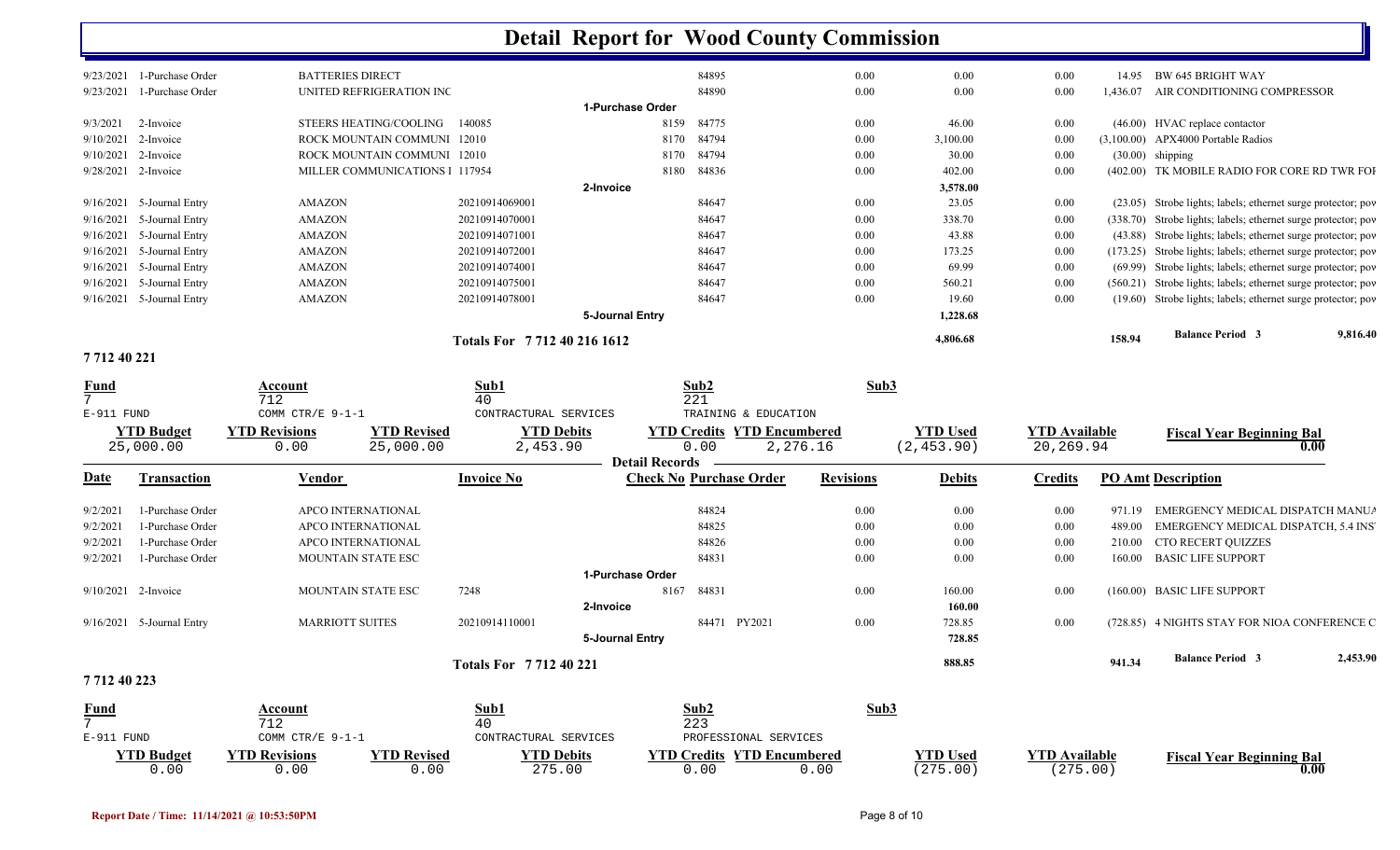| <b>Invoice No</b><br><b>Check No Purchase Order</b><br><b>PO Amt Description</b><br><b>Transaction</b><br><b>Vendor</b><br><b>Revisions</b><br><b>Debits</b><br><b>Credits</b><br><b>MARIA HARDY</b><br>09222021A<br>8178<br>0.00<br>275.00<br>0.00<br>0.00 911 BUILDING<br>9/28/2021 2-Invoice<br>275.00<br>2-Invoice<br><b>Balance Period 3</b><br>275.00<br>275.00<br><b>Totals For 771240223</b><br>771240230<br>Sub1<br>Sub2<br>Sub3<br>Fund<br>Account<br>$\overline{7}$<br>712<br>40<br>230<br>E-911 FUND<br>COMM CTR/E $9-1-1$<br>CONTRACTURAL SERVICES<br>CONTRACTED SERVICES<br><b>YTD Revisions</b><br><b>YTD Revised</b><br><b>YTD Credits YTD Encumbered</b><br><b>YTD Used</b><br><b>YTD Available</b><br><b>YTD Budget</b><br><b>YTD Debits</b><br><b>Fiscal Year Beginning Bal</b><br>(45, 585.23)<br>113,363.02<br>0.00<br>175,000.00<br>0.00<br>175,000.00<br>45,585.23<br>0.00<br>16,051.75<br><b>Detail Records</b><br><b>Check No Purchase Order</b><br><b>Revisions</b><br><b>PO Amt Description</b><br><b>Transaction</b><br><b>Invoice No</b><br><b>Debits</b><br><b>Credits</b><br>Vendor<br>FIRE EXTINGUISHER SPECL<br>84835<br>1-Purchase Order<br>0.00<br>$0.00\,$<br>0.00<br>Annual inspection & service of fire ext; refills; o-<br>101.00<br>1-Purchase Order<br><b>FERRELLGAS</b><br>84854<br>0.00<br>0.00<br>0.00<br>PROPANE FUEL FOR PUMPKIN KNOB TWR<br>42.40<br>1-Purchase Order<br>84848<br>0.00<br>RENEW ANNUAL EMAIL SUBSCRIPTION FO<br><b>MICROSOFT</b><br>$0.00\,$<br>0.00<br>120.00<br>1-Purchase Order<br>84845<br>911 MEMORIAL<br>PARKERSBURG NEWS & SEN<br>0.00<br>$0.00\,$<br>0.00<br>148.00<br>1-Purchase Order<br>RF TECHNOLOGY AMERICAS<br>84862<br>0.00<br>0.00<br>0.00<br>Repair/power amp w/low power output for PPD, I<br>240.00<br>1-Purchase Order<br>RF TECHNOLOGY AMERICAS<br>84863<br>0.00<br>0.00<br>Repair/power amp w/low power output for PPD, 1<br>0.00<br>120.00<br>1-Purchase Order<br>84852<br>0.00<br>Rental of software to remotely connect 2 way rad:<br><b>TEAM VIEWER ONLINE</b><br>0.00<br>$0.00\,$<br>1,309.10<br>1-Purchase Order<br>84869<br>0.00<br>0.00<br>0.00<br>radio software subscription<br>MOTOROLA SOLUTIONS INC<br>299.00<br>1-Purchase Order<br><b>CINTAS CORPORATION</b><br>84898<br>0.00<br>0.00<br>MISC MEDICAL SUPPLIES<br>0.00<br>56.81<br>1-Purchase Order<br>84891<br>0.00<br>CARES ACT REPORT & SUBMISSION FOR A<br>TIANO-KNOPP ASSOC., INC.<br>0.00<br>$0.00\,$<br>500.00<br>1-Purchase Order<br>TIANO-KNOPP ASSOC., INC.<br>84897<br>0.00<br>0.00<br>0.00<br>GRANT NO. EMW-2018-PU-00140<br>1,500.00<br>1-Purchase Order<br><b>COMPUTER PROJECTS OF ILL</b><br>84907<br>0.00<br>0.00<br>0.00<br>ANNUAL OPEN FOX MESSENGER LICENSE<br>720.00<br>1-Purchase Order<br>8156<br>0.00<br>0.00 ACCT NO 1640675<br>9/3/2021<br>2-Invoice<br>DONNELLON MCCARTHY EN 451198964<br>196.71<br>0.00<br>2-Invoice<br>8157<br>84812<br>884.71<br>(884.71) MSAT Annual Service renewal<br>9/3/2021<br>NI GOVERNMENT SERVICE IN 21073241561<br>0.00<br>0.00<br>0.00 ACCT NO 14873<br>2-Invoice<br>PURE WATER PARTNERS<br>829169<br>8158<br>58.00<br>9/3/2021<br>0.00<br>0.00<br>9/3/2021<br>2-Invoice<br>STEERS HEATING/COOLING<br>140085<br>84775<br>0.00<br>228.00<br>0.00<br>$(224.00)$ labor<br>8159<br>9/3/2021<br>2-Invoice<br><b>SUDDENLINK</b><br>09202021<br>8160<br>0.00<br>0.00<br>0.00 ACCT NO 07712-101179-01-3<br>260.77<br>2-Invoice<br>TREASURER OF STATE OF OF 22RC00022<br>84815<br>0.00<br>(900.00) MARCS COLOCATION FROM 7/1/20 - 7/1/22<br>9/3/2021<br>8161<br>900.00<br>0.00<br>9/3/2021<br>2-Invoice<br>TREASURER OF STATE OF OF 21RC06494<br>84814<br>0.00<br>0.00<br>(150.00) MARCS radios 15 @ 10 each Inv. 21RC06494 fo<br>8161<br>150.00<br>2-Invoice<br>FERRELLGAS<br>RNT8881582<br>84854<br>42.40<br>0.00<br>(42.40) PROPANE FUEL FOR PUMPKIN KNOB TWR<br>9/10/2021<br>8164<br>0.00<br>9/10/2021 2-Invoice<br>FIRE EXTINGUISHER SPECL<br>96874<br>84835<br>0.00<br>0.00<br>(101.00) Annual inspection & service of fire ext; refills; o-<br>8165<br>101.00<br>9/10/2021 2-Invoice<br>8169 84816<br>0.00<br>1,200.00<br>0.00<br>RF TECHNOLOGY AMERICAS 00007658<br>(1,175.00) Repair control board for Sandhill Tower<br>8172<br>0.00<br>142.87<br>$9/10/2021$ 2-Invoice<br>WASTE MANAGEMENT OF W 3483042-0238-8<br>0.00<br>0.00 CUST ID 2-66037-12002<br>8174<br>75.00<br>0.00 CUST NO 26329<br>$9/21/2021$ 2-Invoice<br><b>LAMP PESTPROOF</b><br>401170<br>0.00<br>0.00<br>9/21/2021 2-Invoice<br>8174<br>155.00<br>0.00 CUST NO 26329<br><b>LAMP PESTPROOF</b><br>401171<br>0.00<br>0.00<br>9/21/2021 2-Invoice<br>09222021<br>8175<br>0.00 ACCT NO 400427739<br>SEGRA<br>0.00<br>784.00<br>0.00<br>9/28/2021 2-Invoice<br>MEDEXPRESS URGENT CARE 1996240C3908<br>8179 84760<br>0.00<br>87.00<br>0.00<br>(87.00) pre-employment physical for Mikaela Borges<br>9/28/2021 2-Invoice<br>MEDEXPRESS URGENT CARE 1996240C3908A<br>8179 84766<br>0.00<br>(87.00) pre-employment physical for Jamie Smith<br>$0.00\,$<br>87.00 |             |  | <b>Detail Records</b> |  |  |  |
|-----------------------------------------------------------------------------------------------------------------------------------------------------------------------------------------------------------------------------------------------------------------------------------------------------------------------------------------------------------------------------------------------------------------------------------------------------------------------------------------------------------------------------------------------------------------------------------------------------------------------------------------------------------------------------------------------------------------------------------------------------------------------------------------------------------------------------------------------------------------------------------------------------------------------------------------------------------------------------------------------------------------------------------------------------------------------------------------------------------------------------------------------------------------------------------------------------------------------------------------------------------------------------------------------------------------------------------------------------------------------------------------------------------------------------------------------------------------------------------------------------------------------------------------------------------------------------------------------------------------------------------------------------------------------------------------------------------------------------------------------------------------------------------------------------------------------------------------------------------------------------------------------------------------------------------------------------------------------------------------------------------------------------------------------------------------------------------------------------------------------------------------------------------------------------------------------------------------------------------------------------------------------------------------------------------------------------------------------------------------------------------------------------------------------------------------------------------------------------------------------------------------------------------------------------------------------------------------------------------------------------------------------------------------------------------------------------------------------------------------------------------------------------------------------------------------------------------------------------------------------------------------------------------------------------------------------------------------------------------------------------------------------------------------------------------------------------------------------------------------------------------------------------------------------------------------------------------------------------------------------------------------------------------------------------------------------------------------------------------------------------------------------------------------------------------------------------------------------------------------------------------------------------------------------------------------------------------------------------------------------------------------------------------------------------------------------------------------------------------------------------------------------------------------------------------------------------------------------------------------------------------------------------------------------------------------------------------------------------------------------------------------------------------------------------------------------------------------------------------------------------------------------------------------------------------------------------------------------------------------------------------------------------------------------------------------------------------------------------------------------------------------------------------------------------------------------------------------------------------------------------------------------------------------------------------------------------------------------------------------------------------------------------------------------------------------------------------------------------------------------------------------------------------------------------------------------------------------------------------------------------------------------------------------------------------------------------------------------------------------------------------------------------------------|-------------|--|-----------------------|--|--|--|
|                                                                                                                                                                                                                                                                                                                                                                                                                                                                                                                                                                                                                                                                                                                                                                                                                                                                                                                                                                                                                                                                                                                                                                                                                                                                                                                                                                                                                                                                                                                                                                                                                                                                                                                                                                                                                                                                                                                                                                                                                                                                                                                                                                                                                                                                                                                                                                                                                                                                                                                                                                                                                                                                                                                                                                                                                                                                                                                                                                                                                                                                                                                                                                                                                                                                                                                                                                                                                                                                                                                                                                                                                                                                                                                                                                                                                                                                                                                                                                                                                                                                                                                                                                                                                                                                                                                                                                                                                                                                                                                                                                                                                                                                                                                                                                                                                                                                                                                                                                                                                                         | <u>Date</u> |  |                       |  |  |  |
|                                                                                                                                                                                                                                                                                                                                                                                                                                                                                                                                                                                                                                                                                                                                                                                                                                                                                                                                                                                                                                                                                                                                                                                                                                                                                                                                                                                                                                                                                                                                                                                                                                                                                                                                                                                                                                                                                                                                                                                                                                                                                                                                                                                                                                                                                                                                                                                                                                                                                                                                                                                                                                                                                                                                                                                                                                                                                                                                                                                                                                                                                                                                                                                                                                                                                                                                                                                                                                                                                                                                                                                                                                                                                                                                                                                                                                                                                                                                                                                                                                                                                                                                                                                                                                                                                                                                                                                                                                                                                                                                                                                                                                                                                                                                                                                                                                                                                                                                                                                                                                         |             |  |                       |  |  |  |
|                                                                                                                                                                                                                                                                                                                                                                                                                                                                                                                                                                                                                                                                                                                                                                                                                                                                                                                                                                                                                                                                                                                                                                                                                                                                                                                                                                                                                                                                                                                                                                                                                                                                                                                                                                                                                                                                                                                                                                                                                                                                                                                                                                                                                                                                                                                                                                                                                                                                                                                                                                                                                                                                                                                                                                                                                                                                                                                                                                                                                                                                                                                                                                                                                                                                                                                                                                                                                                                                                                                                                                                                                                                                                                                                                                                                                                                                                                                                                                                                                                                                                                                                                                                                                                                                                                                                                                                                                                                                                                                                                                                                                                                                                                                                                                                                                                                                                                                                                                                                                                         |             |  |                       |  |  |  |
|                                                                                                                                                                                                                                                                                                                                                                                                                                                                                                                                                                                                                                                                                                                                                                                                                                                                                                                                                                                                                                                                                                                                                                                                                                                                                                                                                                                                                                                                                                                                                                                                                                                                                                                                                                                                                                                                                                                                                                                                                                                                                                                                                                                                                                                                                                                                                                                                                                                                                                                                                                                                                                                                                                                                                                                                                                                                                                                                                                                                                                                                                                                                                                                                                                                                                                                                                                                                                                                                                                                                                                                                                                                                                                                                                                                                                                                                                                                                                                                                                                                                                                                                                                                                                                                                                                                                                                                                                                                                                                                                                                                                                                                                                                                                                                                                                                                                                                                                                                                                                                         |             |  |                       |  |  |  |
|                                                                                                                                                                                                                                                                                                                                                                                                                                                                                                                                                                                                                                                                                                                                                                                                                                                                                                                                                                                                                                                                                                                                                                                                                                                                                                                                                                                                                                                                                                                                                                                                                                                                                                                                                                                                                                                                                                                                                                                                                                                                                                                                                                                                                                                                                                                                                                                                                                                                                                                                                                                                                                                                                                                                                                                                                                                                                                                                                                                                                                                                                                                                                                                                                                                                                                                                                                                                                                                                                                                                                                                                                                                                                                                                                                                                                                                                                                                                                                                                                                                                                                                                                                                                                                                                                                                                                                                                                                                                                                                                                                                                                                                                                                                                                                                                                                                                                                                                                                                                                                         |             |  |                       |  |  |  |
|                                                                                                                                                                                                                                                                                                                                                                                                                                                                                                                                                                                                                                                                                                                                                                                                                                                                                                                                                                                                                                                                                                                                                                                                                                                                                                                                                                                                                                                                                                                                                                                                                                                                                                                                                                                                                                                                                                                                                                                                                                                                                                                                                                                                                                                                                                                                                                                                                                                                                                                                                                                                                                                                                                                                                                                                                                                                                                                                                                                                                                                                                                                                                                                                                                                                                                                                                                                                                                                                                                                                                                                                                                                                                                                                                                                                                                                                                                                                                                                                                                                                                                                                                                                                                                                                                                                                                                                                                                                                                                                                                                                                                                                                                                                                                                                                                                                                                                                                                                                                                                         |             |  |                       |  |  |  |
|                                                                                                                                                                                                                                                                                                                                                                                                                                                                                                                                                                                                                                                                                                                                                                                                                                                                                                                                                                                                                                                                                                                                                                                                                                                                                                                                                                                                                                                                                                                                                                                                                                                                                                                                                                                                                                                                                                                                                                                                                                                                                                                                                                                                                                                                                                                                                                                                                                                                                                                                                                                                                                                                                                                                                                                                                                                                                                                                                                                                                                                                                                                                                                                                                                                                                                                                                                                                                                                                                                                                                                                                                                                                                                                                                                                                                                                                                                                                                                                                                                                                                                                                                                                                                                                                                                                                                                                                                                                                                                                                                                                                                                                                                                                                                                                                                                                                                                                                                                                                                                         |             |  |                       |  |  |  |
|                                                                                                                                                                                                                                                                                                                                                                                                                                                                                                                                                                                                                                                                                                                                                                                                                                                                                                                                                                                                                                                                                                                                                                                                                                                                                                                                                                                                                                                                                                                                                                                                                                                                                                                                                                                                                                                                                                                                                                                                                                                                                                                                                                                                                                                                                                                                                                                                                                                                                                                                                                                                                                                                                                                                                                                                                                                                                                                                                                                                                                                                                                                                                                                                                                                                                                                                                                                                                                                                                                                                                                                                                                                                                                                                                                                                                                                                                                                                                                                                                                                                                                                                                                                                                                                                                                                                                                                                                                                                                                                                                                                                                                                                                                                                                                                                                                                                                                                                                                                                                                         |             |  |                       |  |  |  |
|                                                                                                                                                                                                                                                                                                                                                                                                                                                                                                                                                                                                                                                                                                                                                                                                                                                                                                                                                                                                                                                                                                                                                                                                                                                                                                                                                                                                                                                                                                                                                                                                                                                                                                                                                                                                                                                                                                                                                                                                                                                                                                                                                                                                                                                                                                                                                                                                                                                                                                                                                                                                                                                                                                                                                                                                                                                                                                                                                                                                                                                                                                                                                                                                                                                                                                                                                                                                                                                                                                                                                                                                                                                                                                                                                                                                                                                                                                                                                                                                                                                                                                                                                                                                                                                                                                                                                                                                                                                                                                                                                                                                                                                                                                                                                                                                                                                                                                                                                                                                                                         |             |  |                       |  |  |  |
|                                                                                                                                                                                                                                                                                                                                                                                                                                                                                                                                                                                                                                                                                                                                                                                                                                                                                                                                                                                                                                                                                                                                                                                                                                                                                                                                                                                                                                                                                                                                                                                                                                                                                                                                                                                                                                                                                                                                                                                                                                                                                                                                                                                                                                                                                                                                                                                                                                                                                                                                                                                                                                                                                                                                                                                                                                                                                                                                                                                                                                                                                                                                                                                                                                                                                                                                                                                                                                                                                                                                                                                                                                                                                                                                                                                                                                                                                                                                                                                                                                                                                                                                                                                                                                                                                                                                                                                                                                                                                                                                                                                                                                                                                                                                                                                                                                                                                                                                                                                                                                         |             |  |                       |  |  |  |
|                                                                                                                                                                                                                                                                                                                                                                                                                                                                                                                                                                                                                                                                                                                                                                                                                                                                                                                                                                                                                                                                                                                                                                                                                                                                                                                                                                                                                                                                                                                                                                                                                                                                                                                                                                                                                                                                                                                                                                                                                                                                                                                                                                                                                                                                                                                                                                                                                                                                                                                                                                                                                                                                                                                                                                                                                                                                                                                                                                                                                                                                                                                                                                                                                                                                                                                                                                                                                                                                                                                                                                                                                                                                                                                                                                                                                                                                                                                                                                                                                                                                                                                                                                                                                                                                                                                                                                                                                                                                                                                                                                                                                                                                                                                                                                                                                                                                                                                                                                                                                                         | Date        |  |                       |  |  |  |
|                                                                                                                                                                                                                                                                                                                                                                                                                                                                                                                                                                                                                                                                                                                                                                                                                                                                                                                                                                                                                                                                                                                                                                                                                                                                                                                                                                                                                                                                                                                                                                                                                                                                                                                                                                                                                                                                                                                                                                                                                                                                                                                                                                                                                                                                                                                                                                                                                                                                                                                                                                                                                                                                                                                                                                                                                                                                                                                                                                                                                                                                                                                                                                                                                                                                                                                                                                                                                                                                                                                                                                                                                                                                                                                                                                                                                                                                                                                                                                                                                                                                                                                                                                                                                                                                                                                                                                                                                                                                                                                                                                                                                                                                                                                                                                                                                                                                                                                                                                                                                                         | 9/2/2021    |  |                       |  |  |  |
|                                                                                                                                                                                                                                                                                                                                                                                                                                                                                                                                                                                                                                                                                                                                                                                                                                                                                                                                                                                                                                                                                                                                                                                                                                                                                                                                                                                                                                                                                                                                                                                                                                                                                                                                                                                                                                                                                                                                                                                                                                                                                                                                                                                                                                                                                                                                                                                                                                                                                                                                                                                                                                                                                                                                                                                                                                                                                                                                                                                                                                                                                                                                                                                                                                                                                                                                                                                                                                                                                                                                                                                                                                                                                                                                                                                                                                                                                                                                                                                                                                                                                                                                                                                                                                                                                                                                                                                                                                                                                                                                                                                                                                                                                                                                                                                                                                                                                                                                                                                                                                         | 9/9/2021    |  |                       |  |  |  |
|                                                                                                                                                                                                                                                                                                                                                                                                                                                                                                                                                                                                                                                                                                                                                                                                                                                                                                                                                                                                                                                                                                                                                                                                                                                                                                                                                                                                                                                                                                                                                                                                                                                                                                                                                                                                                                                                                                                                                                                                                                                                                                                                                                                                                                                                                                                                                                                                                                                                                                                                                                                                                                                                                                                                                                                                                                                                                                                                                                                                                                                                                                                                                                                                                                                                                                                                                                                                                                                                                                                                                                                                                                                                                                                                                                                                                                                                                                                                                                                                                                                                                                                                                                                                                                                                                                                                                                                                                                                                                                                                                                                                                                                                                                                                                                                                                                                                                                                                                                                                                                         | 9/9/2021    |  |                       |  |  |  |
|                                                                                                                                                                                                                                                                                                                                                                                                                                                                                                                                                                                                                                                                                                                                                                                                                                                                                                                                                                                                                                                                                                                                                                                                                                                                                                                                                                                                                                                                                                                                                                                                                                                                                                                                                                                                                                                                                                                                                                                                                                                                                                                                                                                                                                                                                                                                                                                                                                                                                                                                                                                                                                                                                                                                                                                                                                                                                                                                                                                                                                                                                                                                                                                                                                                                                                                                                                                                                                                                                                                                                                                                                                                                                                                                                                                                                                                                                                                                                                                                                                                                                                                                                                                                                                                                                                                                                                                                                                                                                                                                                                                                                                                                                                                                                                                                                                                                                                                                                                                                                                         | 9/9/2021    |  |                       |  |  |  |
|                                                                                                                                                                                                                                                                                                                                                                                                                                                                                                                                                                                                                                                                                                                                                                                                                                                                                                                                                                                                                                                                                                                                                                                                                                                                                                                                                                                                                                                                                                                                                                                                                                                                                                                                                                                                                                                                                                                                                                                                                                                                                                                                                                                                                                                                                                                                                                                                                                                                                                                                                                                                                                                                                                                                                                                                                                                                                                                                                                                                                                                                                                                                                                                                                                                                                                                                                                                                                                                                                                                                                                                                                                                                                                                                                                                                                                                                                                                                                                                                                                                                                                                                                                                                                                                                                                                                                                                                                                                                                                                                                                                                                                                                                                                                                                                                                                                                                                                                                                                                                                         | 9/9/2021    |  |                       |  |  |  |
|                                                                                                                                                                                                                                                                                                                                                                                                                                                                                                                                                                                                                                                                                                                                                                                                                                                                                                                                                                                                                                                                                                                                                                                                                                                                                                                                                                                                                                                                                                                                                                                                                                                                                                                                                                                                                                                                                                                                                                                                                                                                                                                                                                                                                                                                                                                                                                                                                                                                                                                                                                                                                                                                                                                                                                                                                                                                                                                                                                                                                                                                                                                                                                                                                                                                                                                                                                                                                                                                                                                                                                                                                                                                                                                                                                                                                                                                                                                                                                                                                                                                                                                                                                                                                                                                                                                                                                                                                                                                                                                                                                                                                                                                                                                                                                                                                                                                                                                                                                                                                                         | 9/9/2021    |  |                       |  |  |  |
|                                                                                                                                                                                                                                                                                                                                                                                                                                                                                                                                                                                                                                                                                                                                                                                                                                                                                                                                                                                                                                                                                                                                                                                                                                                                                                                                                                                                                                                                                                                                                                                                                                                                                                                                                                                                                                                                                                                                                                                                                                                                                                                                                                                                                                                                                                                                                                                                                                                                                                                                                                                                                                                                                                                                                                                                                                                                                                                                                                                                                                                                                                                                                                                                                                                                                                                                                                                                                                                                                                                                                                                                                                                                                                                                                                                                                                                                                                                                                                                                                                                                                                                                                                                                                                                                                                                                                                                                                                                                                                                                                                                                                                                                                                                                                                                                                                                                                                                                                                                                                                         | 9/9/2021    |  |                       |  |  |  |
|                                                                                                                                                                                                                                                                                                                                                                                                                                                                                                                                                                                                                                                                                                                                                                                                                                                                                                                                                                                                                                                                                                                                                                                                                                                                                                                                                                                                                                                                                                                                                                                                                                                                                                                                                                                                                                                                                                                                                                                                                                                                                                                                                                                                                                                                                                                                                                                                                                                                                                                                                                                                                                                                                                                                                                                                                                                                                                                                                                                                                                                                                                                                                                                                                                                                                                                                                                                                                                                                                                                                                                                                                                                                                                                                                                                                                                                                                                                                                                                                                                                                                                                                                                                                                                                                                                                                                                                                                                                                                                                                                                                                                                                                                                                                                                                                                                                                                                                                                                                                                                         | 9/13/2021   |  |                       |  |  |  |
|                                                                                                                                                                                                                                                                                                                                                                                                                                                                                                                                                                                                                                                                                                                                                                                                                                                                                                                                                                                                                                                                                                                                                                                                                                                                                                                                                                                                                                                                                                                                                                                                                                                                                                                                                                                                                                                                                                                                                                                                                                                                                                                                                                                                                                                                                                                                                                                                                                                                                                                                                                                                                                                                                                                                                                                                                                                                                                                                                                                                                                                                                                                                                                                                                                                                                                                                                                                                                                                                                                                                                                                                                                                                                                                                                                                                                                                                                                                                                                                                                                                                                                                                                                                                                                                                                                                                                                                                                                                                                                                                                                                                                                                                                                                                                                                                                                                                                                                                                                                                                                         | 9/23/2021   |  |                       |  |  |  |
|                                                                                                                                                                                                                                                                                                                                                                                                                                                                                                                                                                                                                                                                                                                                                                                                                                                                                                                                                                                                                                                                                                                                                                                                                                                                                                                                                                                                                                                                                                                                                                                                                                                                                                                                                                                                                                                                                                                                                                                                                                                                                                                                                                                                                                                                                                                                                                                                                                                                                                                                                                                                                                                                                                                                                                                                                                                                                                                                                                                                                                                                                                                                                                                                                                                                                                                                                                                                                                                                                                                                                                                                                                                                                                                                                                                                                                                                                                                                                                                                                                                                                                                                                                                                                                                                                                                                                                                                                                                                                                                                                                                                                                                                                                                                                                                                                                                                                                                                                                                                                                         | 9/23/2021   |  |                       |  |  |  |
|                                                                                                                                                                                                                                                                                                                                                                                                                                                                                                                                                                                                                                                                                                                                                                                                                                                                                                                                                                                                                                                                                                                                                                                                                                                                                                                                                                                                                                                                                                                                                                                                                                                                                                                                                                                                                                                                                                                                                                                                                                                                                                                                                                                                                                                                                                                                                                                                                                                                                                                                                                                                                                                                                                                                                                                                                                                                                                                                                                                                                                                                                                                                                                                                                                                                                                                                                                                                                                                                                                                                                                                                                                                                                                                                                                                                                                                                                                                                                                                                                                                                                                                                                                                                                                                                                                                                                                                                                                                                                                                                                                                                                                                                                                                                                                                                                                                                                                                                                                                                                                         | 9/23/2021   |  |                       |  |  |  |
|                                                                                                                                                                                                                                                                                                                                                                                                                                                                                                                                                                                                                                                                                                                                                                                                                                                                                                                                                                                                                                                                                                                                                                                                                                                                                                                                                                                                                                                                                                                                                                                                                                                                                                                                                                                                                                                                                                                                                                                                                                                                                                                                                                                                                                                                                                                                                                                                                                                                                                                                                                                                                                                                                                                                                                                                                                                                                                                                                                                                                                                                                                                                                                                                                                                                                                                                                                                                                                                                                                                                                                                                                                                                                                                                                                                                                                                                                                                                                                                                                                                                                                                                                                                                                                                                                                                                                                                                                                                                                                                                                                                                                                                                                                                                                                                                                                                                                                                                                                                                                                         | 9/30/2021   |  |                       |  |  |  |
|                                                                                                                                                                                                                                                                                                                                                                                                                                                                                                                                                                                                                                                                                                                                                                                                                                                                                                                                                                                                                                                                                                                                                                                                                                                                                                                                                                                                                                                                                                                                                                                                                                                                                                                                                                                                                                                                                                                                                                                                                                                                                                                                                                                                                                                                                                                                                                                                                                                                                                                                                                                                                                                                                                                                                                                                                                                                                                                                                                                                                                                                                                                                                                                                                                                                                                                                                                                                                                                                                                                                                                                                                                                                                                                                                                                                                                                                                                                                                                                                                                                                                                                                                                                                                                                                                                                                                                                                                                                                                                                                                                                                                                                                                                                                                                                                                                                                                                                                                                                                                                         |             |  |                       |  |  |  |
|                                                                                                                                                                                                                                                                                                                                                                                                                                                                                                                                                                                                                                                                                                                                                                                                                                                                                                                                                                                                                                                                                                                                                                                                                                                                                                                                                                                                                                                                                                                                                                                                                                                                                                                                                                                                                                                                                                                                                                                                                                                                                                                                                                                                                                                                                                                                                                                                                                                                                                                                                                                                                                                                                                                                                                                                                                                                                                                                                                                                                                                                                                                                                                                                                                                                                                                                                                                                                                                                                                                                                                                                                                                                                                                                                                                                                                                                                                                                                                                                                                                                                                                                                                                                                                                                                                                                                                                                                                                                                                                                                                                                                                                                                                                                                                                                                                                                                                                                                                                                                                         |             |  |                       |  |  |  |
|                                                                                                                                                                                                                                                                                                                                                                                                                                                                                                                                                                                                                                                                                                                                                                                                                                                                                                                                                                                                                                                                                                                                                                                                                                                                                                                                                                                                                                                                                                                                                                                                                                                                                                                                                                                                                                                                                                                                                                                                                                                                                                                                                                                                                                                                                                                                                                                                                                                                                                                                                                                                                                                                                                                                                                                                                                                                                                                                                                                                                                                                                                                                                                                                                                                                                                                                                                                                                                                                                                                                                                                                                                                                                                                                                                                                                                                                                                                                                                                                                                                                                                                                                                                                                                                                                                                                                                                                                                                                                                                                                                                                                                                                                                                                                                                                                                                                                                                                                                                                                                         |             |  |                       |  |  |  |
|                                                                                                                                                                                                                                                                                                                                                                                                                                                                                                                                                                                                                                                                                                                                                                                                                                                                                                                                                                                                                                                                                                                                                                                                                                                                                                                                                                                                                                                                                                                                                                                                                                                                                                                                                                                                                                                                                                                                                                                                                                                                                                                                                                                                                                                                                                                                                                                                                                                                                                                                                                                                                                                                                                                                                                                                                                                                                                                                                                                                                                                                                                                                                                                                                                                                                                                                                                                                                                                                                                                                                                                                                                                                                                                                                                                                                                                                                                                                                                                                                                                                                                                                                                                                                                                                                                                                                                                                                                                                                                                                                                                                                                                                                                                                                                                                                                                                                                                                                                                                                                         |             |  |                       |  |  |  |
|                                                                                                                                                                                                                                                                                                                                                                                                                                                                                                                                                                                                                                                                                                                                                                                                                                                                                                                                                                                                                                                                                                                                                                                                                                                                                                                                                                                                                                                                                                                                                                                                                                                                                                                                                                                                                                                                                                                                                                                                                                                                                                                                                                                                                                                                                                                                                                                                                                                                                                                                                                                                                                                                                                                                                                                                                                                                                                                                                                                                                                                                                                                                                                                                                                                                                                                                                                                                                                                                                                                                                                                                                                                                                                                                                                                                                                                                                                                                                                                                                                                                                                                                                                                                                                                                                                                                                                                                                                                                                                                                                                                                                                                                                                                                                                                                                                                                                                                                                                                                                                         |             |  |                       |  |  |  |
|                                                                                                                                                                                                                                                                                                                                                                                                                                                                                                                                                                                                                                                                                                                                                                                                                                                                                                                                                                                                                                                                                                                                                                                                                                                                                                                                                                                                                                                                                                                                                                                                                                                                                                                                                                                                                                                                                                                                                                                                                                                                                                                                                                                                                                                                                                                                                                                                                                                                                                                                                                                                                                                                                                                                                                                                                                                                                                                                                                                                                                                                                                                                                                                                                                                                                                                                                                                                                                                                                                                                                                                                                                                                                                                                                                                                                                                                                                                                                                                                                                                                                                                                                                                                                                                                                                                                                                                                                                                                                                                                                                                                                                                                                                                                                                                                                                                                                                                                                                                                                                         |             |  |                       |  |  |  |
|                                                                                                                                                                                                                                                                                                                                                                                                                                                                                                                                                                                                                                                                                                                                                                                                                                                                                                                                                                                                                                                                                                                                                                                                                                                                                                                                                                                                                                                                                                                                                                                                                                                                                                                                                                                                                                                                                                                                                                                                                                                                                                                                                                                                                                                                                                                                                                                                                                                                                                                                                                                                                                                                                                                                                                                                                                                                                                                                                                                                                                                                                                                                                                                                                                                                                                                                                                                                                                                                                                                                                                                                                                                                                                                                                                                                                                                                                                                                                                                                                                                                                                                                                                                                                                                                                                                                                                                                                                                                                                                                                                                                                                                                                                                                                                                                                                                                                                                                                                                                                                         |             |  |                       |  |  |  |
|                                                                                                                                                                                                                                                                                                                                                                                                                                                                                                                                                                                                                                                                                                                                                                                                                                                                                                                                                                                                                                                                                                                                                                                                                                                                                                                                                                                                                                                                                                                                                                                                                                                                                                                                                                                                                                                                                                                                                                                                                                                                                                                                                                                                                                                                                                                                                                                                                                                                                                                                                                                                                                                                                                                                                                                                                                                                                                                                                                                                                                                                                                                                                                                                                                                                                                                                                                                                                                                                                                                                                                                                                                                                                                                                                                                                                                                                                                                                                                                                                                                                                                                                                                                                                                                                                                                                                                                                                                                                                                                                                                                                                                                                                                                                                                                                                                                                                                                                                                                                                                         |             |  |                       |  |  |  |
|                                                                                                                                                                                                                                                                                                                                                                                                                                                                                                                                                                                                                                                                                                                                                                                                                                                                                                                                                                                                                                                                                                                                                                                                                                                                                                                                                                                                                                                                                                                                                                                                                                                                                                                                                                                                                                                                                                                                                                                                                                                                                                                                                                                                                                                                                                                                                                                                                                                                                                                                                                                                                                                                                                                                                                                                                                                                                                                                                                                                                                                                                                                                                                                                                                                                                                                                                                                                                                                                                                                                                                                                                                                                                                                                                                                                                                                                                                                                                                                                                                                                                                                                                                                                                                                                                                                                                                                                                                                                                                                                                                                                                                                                                                                                                                                                                                                                                                                                                                                                                                         |             |  |                       |  |  |  |
|                                                                                                                                                                                                                                                                                                                                                                                                                                                                                                                                                                                                                                                                                                                                                                                                                                                                                                                                                                                                                                                                                                                                                                                                                                                                                                                                                                                                                                                                                                                                                                                                                                                                                                                                                                                                                                                                                                                                                                                                                                                                                                                                                                                                                                                                                                                                                                                                                                                                                                                                                                                                                                                                                                                                                                                                                                                                                                                                                                                                                                                                                                                                                                                                                                                                                                                                                                                                                                                                                                                                                                                                                                                                                                                                                                                                                                                                                                                                                                                                                                                                                                                                                                                                                                                                                                                                                                                                                                                                                                                                                                                                                                                                                                                                                                                                                                                                                                                                                                                                                                         |             |  |                       |  |  |  |
|                                                                                                                                                                                                                                                                                                                                                                                                                                                                                                                                                                                                                                                                                                                                                                                                                                                                                                                                                                                                                                                                                                                                                                                                                                                                                                                                                                                                                                                                                                                                                                                                                                                                                                                                                                                                                                                                                                                                                                                                                                                                                                                                                                                                                                                                                                                                                                                                                                                                                                                                                                                                                                                                                                                                                                                                                                                                                                                                                                                                                                                                                                                                                                                                                                                                                                                                                                                                                                                                                                                                                                                                                                                                                                                                                                                                                                                                                                                                                                                                                                                                                                                                                                                                                                                                                                                                                                                                                                                                                                                                                                                                                                                                                                                                                                                                                                                                                                                                                                                                                                         |             |  |                       |  |  |  |
|                                                                                                                                                                                                                                                                                                                                                                                                                                                                                                                                                                                                                                                                                                                                                                                                                                                                                                                                                                                                                                                                                                                                                                                                                                                                                                                                                                                                                                                                                                                                                                                                                                                                                                                                                                                                                                                                                                                                                                                                                                                                                                                                                                                                                                                                                                                                                                                                                                                                                                                                                                                                                                                                                                                                                                                                                                                                                                                                                                                                                                                                                                                                                                                                                                                                                                                                                                                                                                                                                                                                                                                                                                                                                                                                                                                                                                                                                                                                                                                                                                                                                                                                                                                                                                                                                                                                                                                                                                                                                                                                                                                                                                                                                                                                                                                                                                                                                                                                                                                                                                         |             |  |                       |  |  |  |
|                                                                                                                                                                                                                                                                                                                                                                                                                                                                                                                                                                                                                                                                                                                                                                                                                                                                                                                                                                                                                                                                                                                                                                                                                                                                                                                                                                                                                                                                                                                                                                                                                                                                                                                                                                                                                                                                                                                                                                                                                                                                                                                                                                                                                                                                                                                                                                                                                                                                                                                                                                                                                                                                                                                                                                                                                                                                                                                                                                                                                                                                                                                                                                                                                                                                                                                                                                                                                                                                                                                                                                                                                                                                                                                                                                                                                                                                                                                                                                                                                                                                                                                                                                                                                                                                                                                                                                                                                                                                                                                                                                                                                                                                                                                                                                                                                                                                                                                                                                                                                                         |             |  |                       |  |  |  |
|                                                                                                                                                                                                                                                                                                                                                                                                                                                                                                                                                                                                                                                                                                                                                                                                                                                                                                                                                                                                                                                                                                                                                                                                                                                                                                                                                                                                                                                                                                                                                                                                                                                                                                                                                                                                                                                                                                                                                                                                                                                                                                                                                                                                                                                                                                                                                                                                                                                                                                                                                                                                                                                                                                                                                                                                                                                                                                                                                                                                                                                                                                                                                                                                                                                                                                                                                                                                                                                                                                                                                                                                                                                                                                                                                                                                                                                                                                                                                                                                                                                                                                                                                                                                                                                                                                                                                                                                                                                                                                                                                                                                                                                                                                                                                                                                                                                                                                                                                                                                                                         |             |  |                       |  |  |  |
|                                                                                                                                                                                                                                                                                                                                                                                                                                                                                                                                                                                                                                                                                                                                                                                                                                                                                                                                                                                                                                                                                                                                                                                                                                                                                                                                                                                                                                                                                                                                                                                                                                                                                                                                                                                                                                                                                                                                                                                                                                                                                                                                                                                                                                                                                                                                                                                                                                                                                                                                                                                                                                                                                                                                                                                                                                                                                                                                                                                                                                                                                                                                                                                                                                                                                                                                                                                                                                                                                                                                                                                                                                                                                                                                                                                                                                                                                                                                                                                                                                                                                                                                                                                                                                                                                                                                                                                                                                                                                                                                                                                                                                                                                                                                                                                                                                                                                                                                                                                                                                         |             |  |                       |  |  |  |
|                                                                                                                                                                                                                                                                                                                                                                                                                                                                                                                                                                                                                                                                                                                                                                                                                                                                                                                                                                                                                                                                                                                                                                                                                                                                                                                                                                                                                                                                                                                                                                                                                                                                                                                                                                                                                                                                                                                                                                                                                                                                                                                                                                                                                                                                                                                                                                                                                                                                                                                                                                                                                                                                                                                                                                                                                                                                                                                                                                                                                                                                                                                                                                                                                                                                                                                                                                                                                                                                                                                                                                                                                                                                                                                                                                                                                                                                                                                                                                                                                                                                                                                                                                                                                                                                                                                                                                                                                                                                                                                                                                                                                                                                                                                                                                                                                                                                                                                                                                                                                                         |             |  |                       |  |  |  |